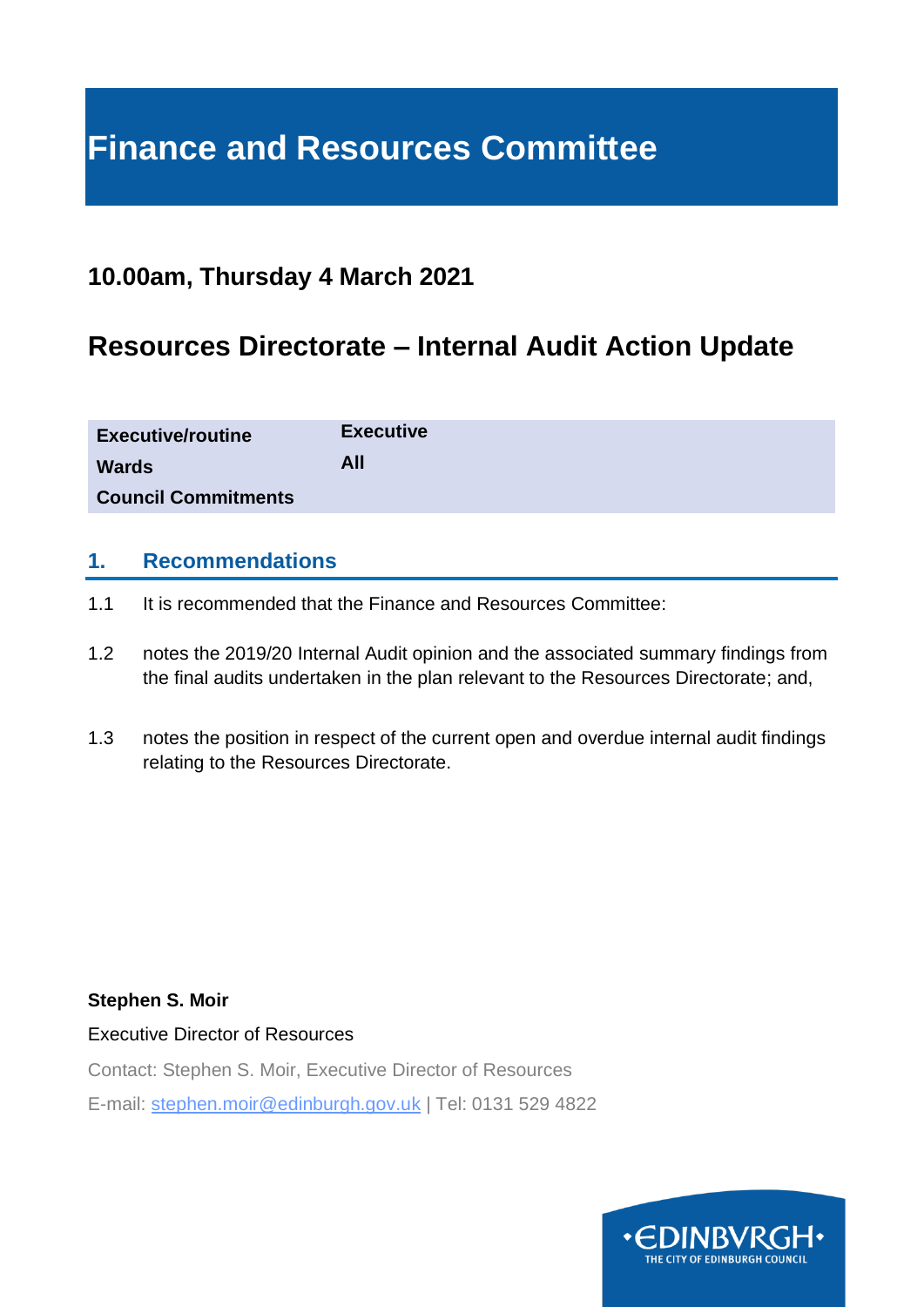**Report**

# **Resources Directorate - Internal Audit Action Updates**

#### **2. Executive Summary**

- 2.1 This report follows Internal Audit's annual opinion for the City of Edinburgh Council for the financial year ended 31 March 2020 and the outcomes of Internal Audits completed at the end of the 2019/20 Internal Audit Plan which have either a Councilwide finding, which is applicable to all Directorates or are specific to the Resources Directorate.
- 2.2 To allow for the Covid-19 response to be as effective as possible a decision was reached to pause Internal Audit activity; this resulted in only 72% of the annual Internal Audit plan for 2019/20 being completed. As a result, the 2019/20 opinion was a 'limited' opinion recognising that the plan was not substantially completed and recognising that it is not possible for Internal Audit to pre-empt the results of those audits which remained outstanding at the time of the opinion being reached. This approach was aligned with the guidance of relevant professional bodies, such as CIPFA, and was agreed at the June 2020 meeting of the Governance, Risk and Best Value Committee.
- 2.3 No 'Critical' Internal Audit findings were raised during the course of 2019/20 and whilst the total number of findings remains generally aligned with those in previous years a positive improvement was seen in the number of new High rated findings raised. Some improvement was also found in the percentage of overdue findings and the aging profile of these. However, a number of significant weaknesses in the Council's overall control environment were identified by Internal Audit.
- 2.4 It was the Chief Internal Auditor's independent and professional opinion that significant control weaknesses were identified in the design and effectiveness of the Council's control environment, governance and risk management frameworks. Consequently, only limited assurance can be provided that risks are being identified and effectively managed, and that the Council's objectives would be achieved.
- 2.5 Consequently, Internal Audit reported a 'red' rated opinion, with an assessment towards the lower end of this category, reflecting that significant enhancements are required to the Council's established control environment; governance; and risk management arrangements to ensure that the Council's most significant risks are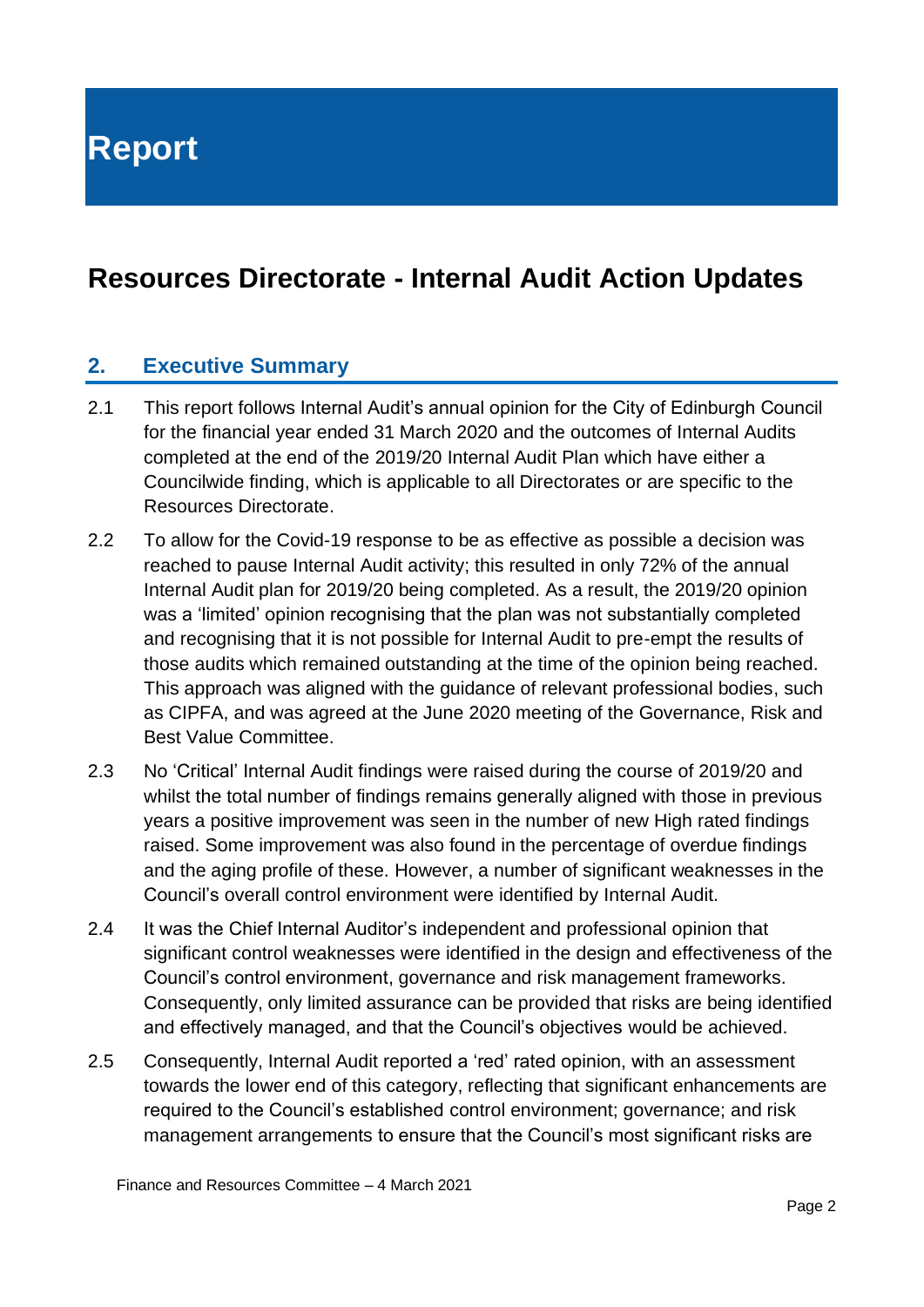effectively mitigated and managed. This outcome has improved slightly from the opinion present by Internal Audit in 2018/19.

2.6 The completion of the 2019/20 Internal Audit plan brought with it a number of reports which incorporated agreed management actions for the Resources Directorate to implement. This report outlines the summary status of these internal audit management actions for noting by the Committee, as detailed in Appendix 1. In addition, the management actions arising from an Internal Audit report that remain open and are now deemed overdue for completion by the Resources Directorate, as at 7 December 2020, are outlined in Appendix 2.

### **3. Background**

- 3.1 The objective of Internal Audit (IA) is to provide high quality independent audit assurance over the control environment established to manage the Council's most significant risks, and their overall governance and risk management arrangements in accordance with Public Sector Internal Audit Standards (PSIAS) requirements.
- 3.2 It is the responsibility of the Council's Chief Internal Auditor to provide an independent and objective annual opinion on the adequacy and effectiveness of the Council's control environment and governance and risk management frameworks in line with PSIAS requirements. The opinion is provided to the Governance, Risk, and Best Value Committee and should be used to inform the Council's Annual Governance Statement.
- 3.3 Where control weaknesses are identified, Internal Audit findings are raised, and management agree actions and timescales by which they will address the gaps identified.
- 3.4 It is the responsibility of management to address and rectify the weaknesses identified via timely implementation of these agreed management actions.
- 3.5 The IA definition of an overdue finding is any finding where all agreed management actions have not been implemented by the final date agreed by management and recorded in Internal Audit reports.
- 3.6 Internal Audit is not the only source of assurance provided to the Council as there are a number of additional assurance sources including: external audit, regulators and inspectorates, that the Committee should equally consider when forming their view on the design and effectiveness of the Council's control environment, governance and risk management arrangements.

### **4. Main report**

#### **Internal Audit Opinion 2019/20**

4.1 Based on limited (72%) completion of the 2019/20 annual plan, IA considered that significant improvements were required across the Council's control environment,

Finance and Resources Committee – 4 March 2021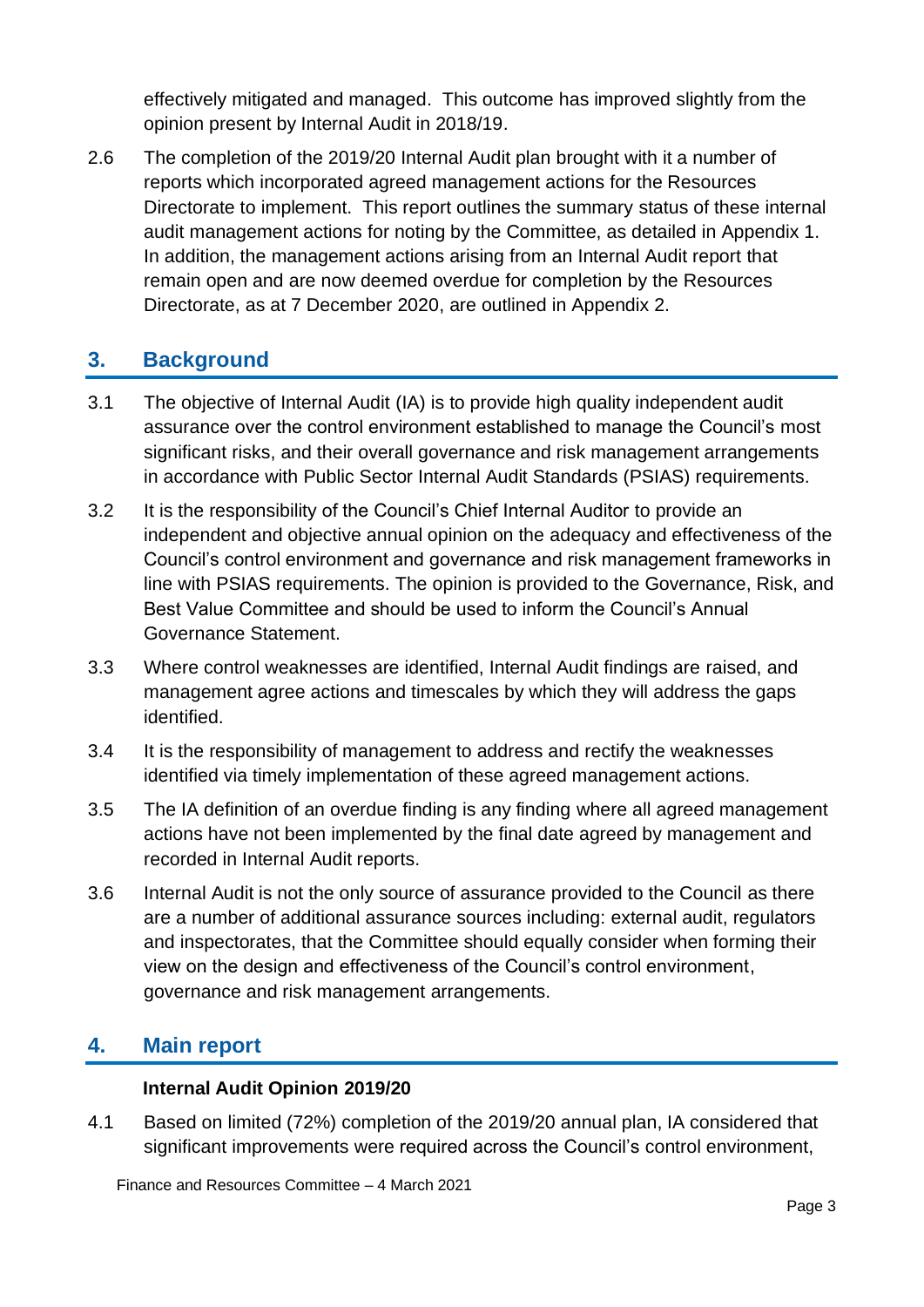governance and risk management arrangements to ensure that the Council's most significant risks are effectively identified, mitigated, and managed, and is raising a 'red' rated 'significant improvement required' opinion, with our assessment towards the lower end of this category.

4.2 Consequently, IA believed that the whilst some progress is evident, the Council's established control environment; governance; and risk management frameworks have not yet matured and adapted sufficiently to support effective management of the rapidly changing risk environment and the Council's most significant risks, putting achievement of the Council's objectives at risk.

#### **Areas where improvement is required**

- 4.3 The 2019/20 Internal Audit plan and the associated reports completed in the final quarter of the plan identified improvements being required in a number of areas, as detailed in Appendix 1:
	- 4.3.1 Internal Audit advised that in their opinion the weaknesses identified and highlighted in the reports supporting the 2019/20 annual opinion are predominantly attributable to a lack of capacity and skills within first line divisions and directorates to ensure that key controls; governance; and risk management processes are consistently and effectively applied to support effective ongoing management of service delivery and projects. The Assurance Actions and Annual Governance Statements and Policy Management Framework audits highlighted the need to ensure that appropriate second line frameworks are designed and implemented to support completion of annual governance statements by first line divisions and directorates that accurately reflect the outcomes of all open first line assurance findings, and support the completeness and accuracy of the Council's overarching annual governance statement; and to support effective ongoing development, review, and management of Council policies.
	- 4.3.2 The independent Risk Management audit performed by our External Auditors, Scott Moncrieff (now Azets), confirmed that the Council is still on its risk management journey, and that whilst an appropriate overarching risk management framework has been developed and implemented by the second line Corporate Risk Management team, it is not yet being consistently applied across the Council by first line teams. The report also highlights the need to ensure that risk registers are developed and consistently maintained by all divisions and directorates; that there is sufficient first line capacity to support ongoing risk management activities; and that risk management training is developed and delivered for all relevant employees.
	- 4.3.3 A number of significant and thematic health and safety issues were identified in the outcomes in the Life Safety, Lone Working (Health and Social Care), and Drivers audits. These highlighted the need to confirm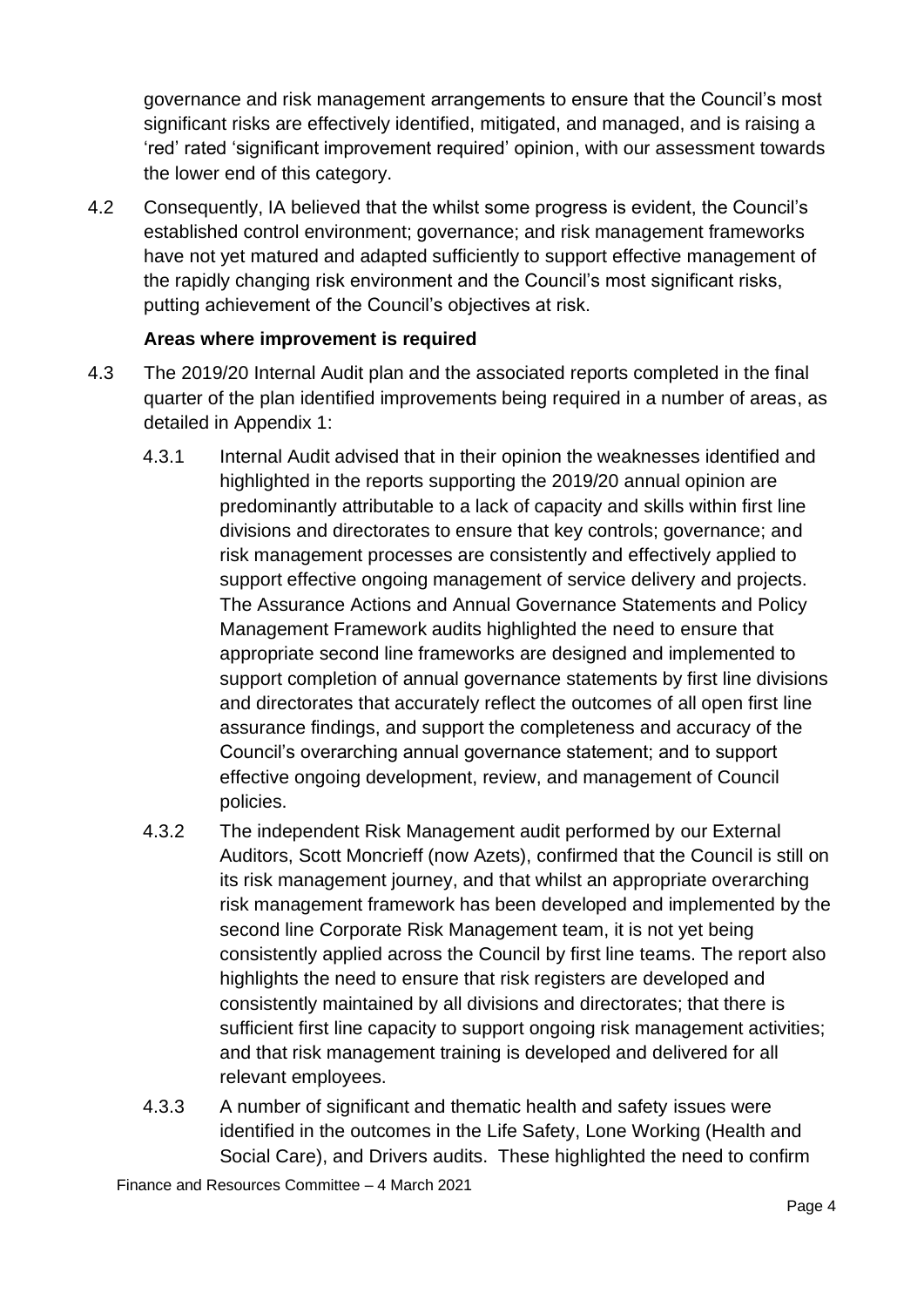the existence and quality of fire risk assessments across circa two thirds of the Council's operational property estate; establish a holistic life safety performance and reporting framework; clarify both the Council and NHS Lothian's respective legal responsibilities in relation to ongoing compliance with statutory employer health and safety requirements; review Health and Social Care Partnership lone working policies and procedures (including incident reporting) and ensure that they are consistently applied.

- 4.3.4 The Council had no current overview of the extent of third-party cloudbased technology (shadow IT) systems used by first line divisions and directorates to support the delivery of Council services. This is an area of significant concern especially where these systems have been procured historically, as limited assurance is currently obtained from system suppliers in relation to the adequacy and effectiveness of the security and information management controls supporting these systems. Consequently, the Council is unable to confirm whether the requirements of its externally hosted ICT service protocol is consistently applied, and the extend of its exposure to security and information management risks associated with the ongoing use of these systems.
- 4.3.5 Whilst the Council's Change Board (Corporate Leadership Team) continued to provide ongoing oversight of the Council's major projects portfolio throughout 2019/20, review of one major project included within the major projects portfolio, and a separate review of divisional and directorate management and oversight of projects delivered out-with the portfolio highlighted the need to establish first line programme management arrangements to ensure effective oversight and delivery of first line projects; that further improvements are required to ensure that senior responsible officers (SROs) and project managers consistently manage projects in line with the Council's established project management framework; and that adequate and suitably skilled project management resource is provided to support delivery of projects across the Council.

#### **Areas where positive assurance was provided**

- 4.4 There were four effective or 'green' reported audit reports published in respect of the Resources Directorate and/or Council Wide in this Internal Audit plan period. For Resources, the Employee Lifecycle and Payroll audit for the financial year 2018/19 confirmed that there were no significant material or systematic errors in employee records and transactions and the Digital Services Incident and Problem Management audit confirmed that our technology partner, CGI, was effectively managing and resolving incidents experienced by users across our networks.
- 4.5 It was also confirmed as part of the City Region Deal Funding Process audit that the Finance Division within Resources were effectively ensuring that the Council fulfils its responsibilities as the Accountable Body for the Edinburgh and South East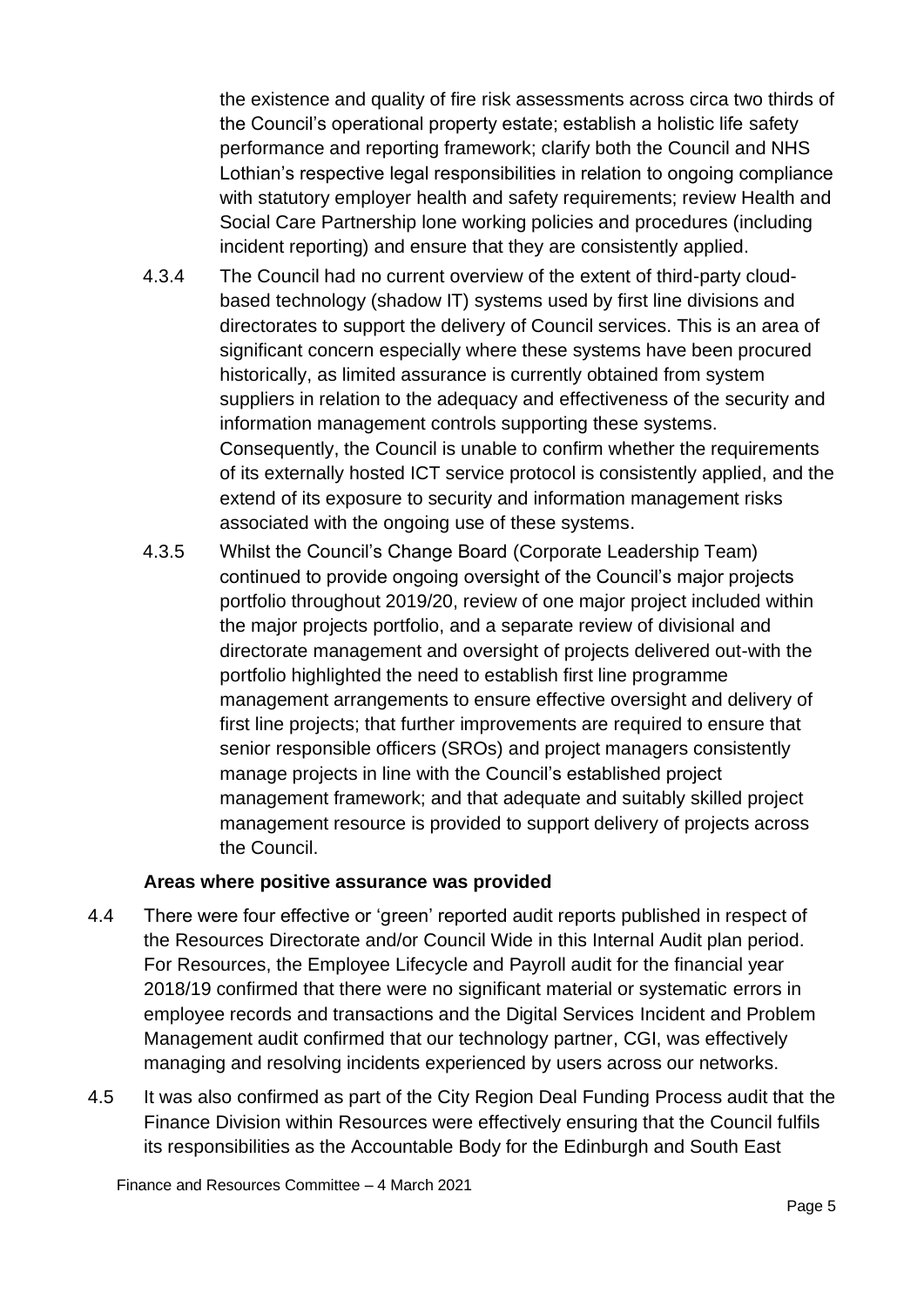Scotland City Region Deal. The Preparation for the Strategic Housing Plan audit also achieved an overall effective outcome from this perspective.

#### **Open and Overdue Internal Audit management actions as at 7 December 2020**

- 4.6 Following the Corporate Leadership Team decision to reallocate resources temporarily across Directorates to prioritise focus on closure of IA findings, IA has noted a significant increase in the number of management actions proposed for closure as at 7 December (39 implemented actions) in comparison to the  $30<sup>th</sup>$ October position (20 implemented actions). The current open IA actions (123) are supported by a total of 364 agreed management actions, of which 189 (52%) are considered overdue as the originally agreed completion date has not been achieved
- 4.7 Figure 1 illustrates the allocation of the total of 189 overdue management actions between those where action is required at 150, and of 39 that have been passed to IA for review across the directorates/divisions. As members of the Committee will note, the Resources Directorate continues to make positive progress with closing overdue actions.



4.8 Of these 150 recorded as overdue as at the 7 December 2020, 33 sat with Resources. Of these 15 had their implementation date revised as illustrated by figure 2 on the following page; of these 6 were high rated.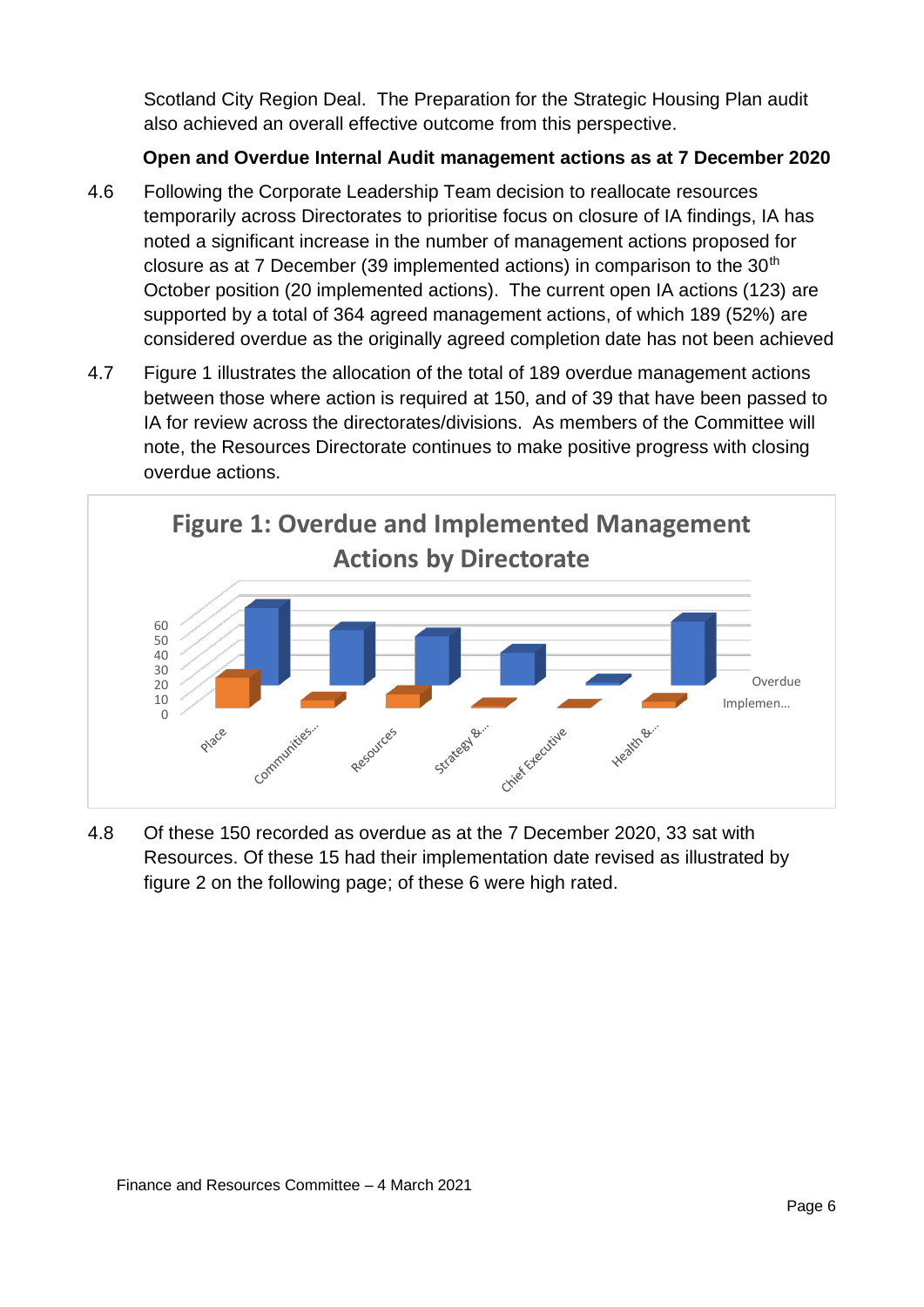

4.8 In addition to these actions, which are deemed to be both open and overdue, there are a range of management actions that are currently open but are not overdue. These continue to be tracked and managed by the Executive Director of Resources and the Resources Heads of Service.

# **5. Next Steps**

5.1 The Resources Directorate is actively managing the response to the internal audit findings and progress against these is reviewed at the Corporate Leadership Team on a monthly basis. The Executive Director of Resources continues to hold Quarterly Performance and Assurance Meetings with the Resources Heads of Service and their direct reports to ensure that the timely completion, evidence and closure of internal audit actions remains a priority for all Divisions within the Directorate.

# **6. Stakeholder/Community Impact**

6.1 As with all internal audit related findings, this report highlights that the Council is currently exposed to a level of risk that puts achievement of its objectives at risk and which could potentially impact services delivered and support provided to citizens, stakeholders, and community groups.

Finance and Resources Committee – 4 March 2021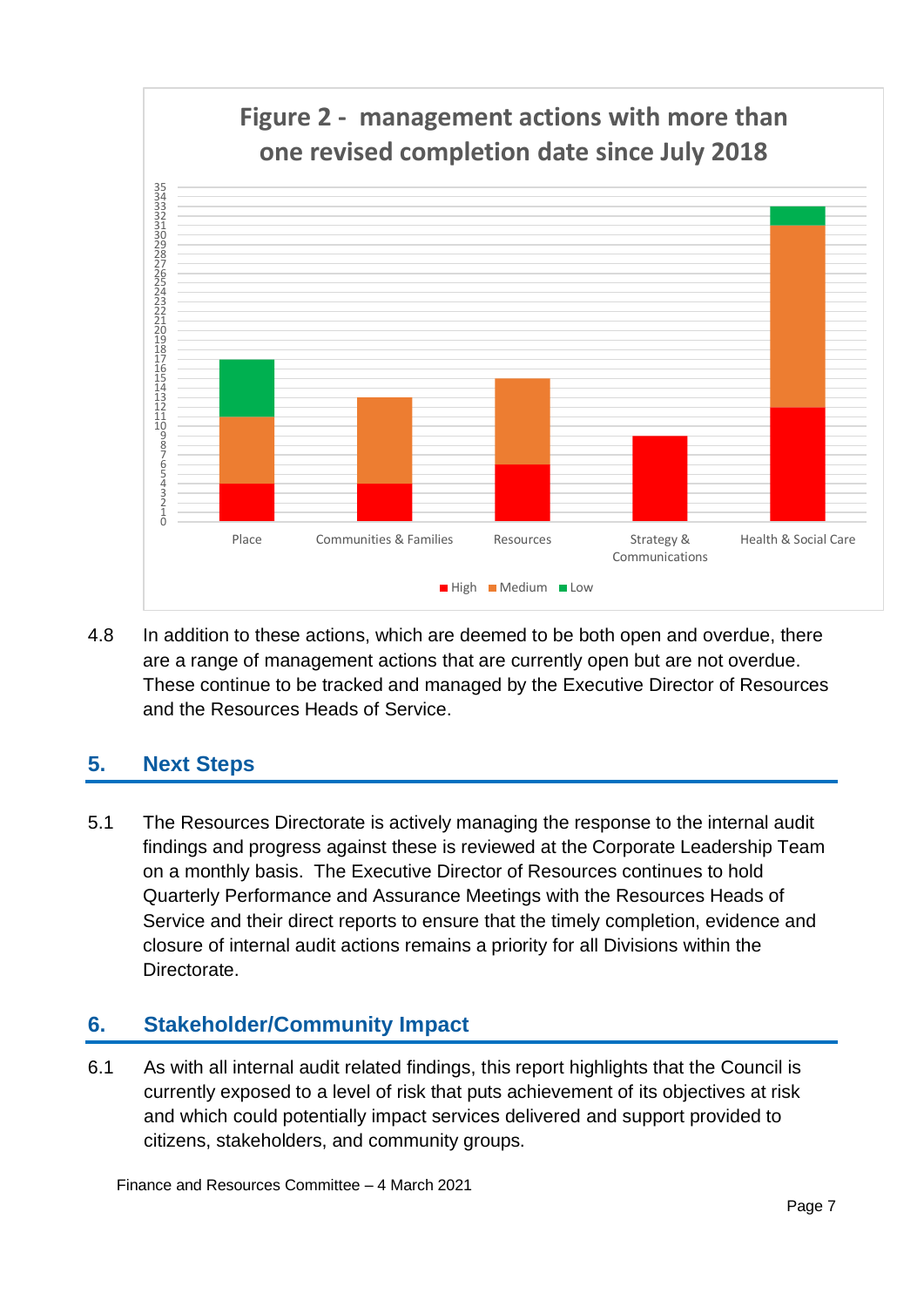# **7. Background reading/external references**

7.1 None.

# **8. Appendices**

- 8.1 Appendix 1 Audits Completed Between 1 April 2019 and 31 March 2020
- 8.2 Appendix 2 Internal Audit Overdue Management Actions as at 7 December 2020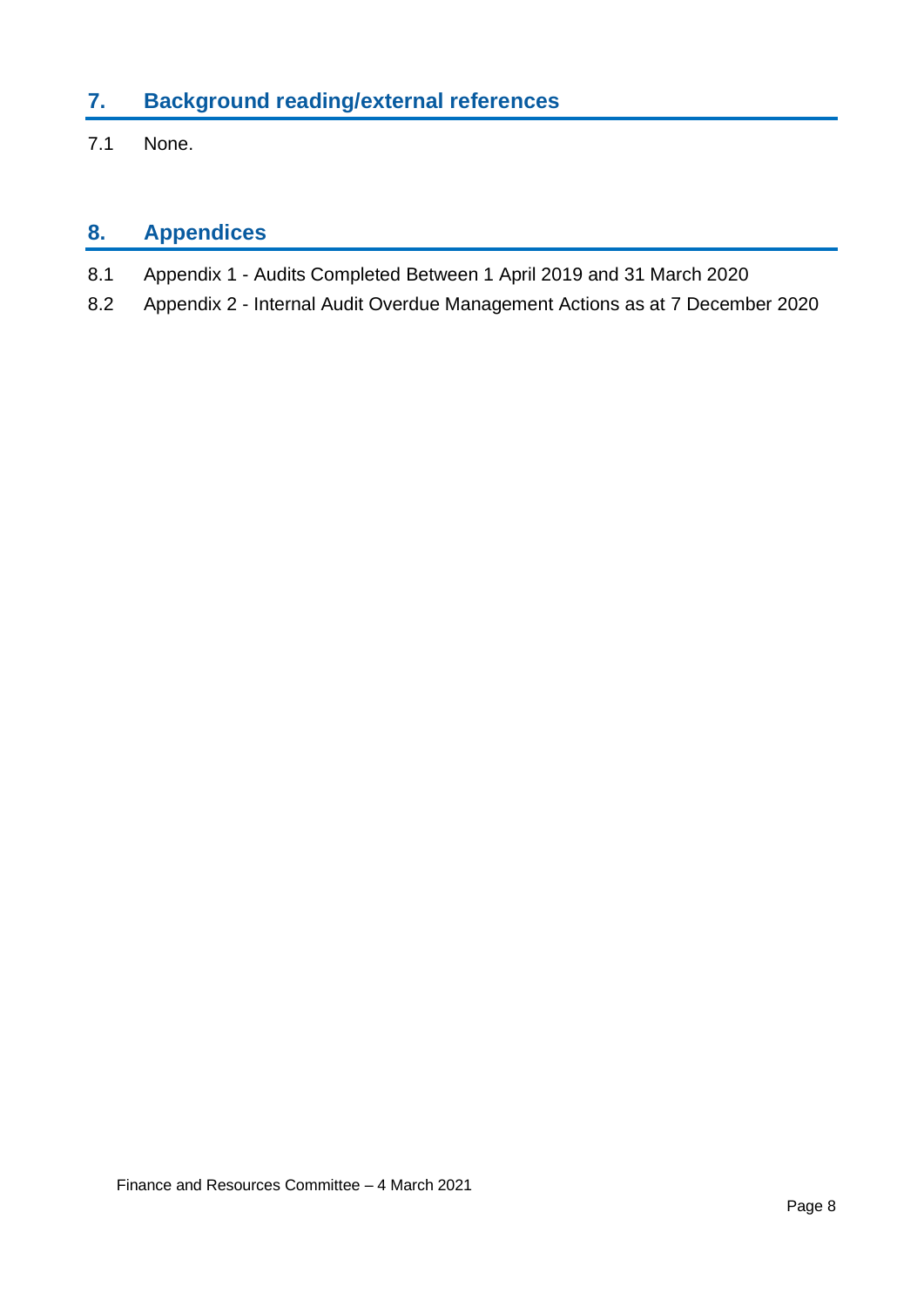# **Appendix 1 – Audits completed between 1 April 2019 and 31 March 2020**

|            |                                                                                                  |                                         | No. of findings raised | <b>GRBV Review</b> |                |                |                  |
|------------|--------------------------------------------------------------------------------------------------|-----------------------------------------|------------------------|--------------------|----------------|----------------|------------------|
|            | <b>Review Title</b>                                                                              | <b>Report Outcome</b>                   | <b>High</b>            | <b>Medium</b>      | Low            | <b>Totals</b>  | <b>Date</b>      |
| <b>Ref</b> | <b>Council Wide</b>                                                                              |                                         |                        |                    |                |                |                  |
| 1.         | Brexit Impacts - supply chain management                                                         | <b>Some Improvement Required</b>        |                        | 2                  | $\mathbf 1$    | 3              | September 20     |
| 2.         | Implementation of Assurance Actions and Annual Governance<br><b>Statements</b>                   | <b>Significant Improvement Required</b> | 1                      | $\overline{2}$     |                | 3              | August 20        |
| 3.         | Validation of Implemented Management Actions Supporting Closed<br><b>Internal Audit Findings</b> | <b>Some Improvement Required</b>        | 1                      |                    | -1             | 3              | August 20        |
| 4.         | Health and Safety - Life Safety                                                                  | <b>Significant Improvement Required</b> | 3                      |                    | $\overline{2}$ | 5              | September 20     |
| 5.         | Preparation of the Strategic Housing Investment Plan                                             | <b>Effective</b>                        |                        |                    |                |                | Not requested    |
| 6.         | Unsupported Technology (Shadow IT)                                                               | <b>Significant Improvement Required</b> | $\overline{c}$         |                    |                | $\overline{2}$ | September 20     |
| 7.         | <b>Risk Management</b>                                                                           | <b>Significant Improvement Required</b> | $\overline{2}$         | 3                  |                | 5              | September 20     |
| 8.         | Retention of Social Work Case Records (Looked After and<br>Accommodated Children)                | <b>Some Improvement Required</b>        |                        | 3                  |                | 3              | <b>July 2020</b> |
|            | <b>Totals</b>                                                                                    |                                         | 9                      | 11                 | 4              | 24             |                  |
|            | <b>Resources</b>                                                                                 |                                         |                        |                    |                |                |                  |
| 9.         | CGI sub contract management                                                                      | <b>Some Improvement Required</b>        | ÷                      | 1                  | $\mathbf 1$    | $\overline{2}$ | July 20          |
| 10.        | CGI partnership management and governance                                                        | <b>Some Improvement Required</b>        |                        | 1                  |                | $\mathbf 1$    | September 20     |
| 11.        | Digital Services - Change Initiation                                                             | <b>Some Improvement Required</b>        |                        |                    | $\mathbf 1$    | $\overline{2}$ | September 20     |
| 12.        | Digital Services - Incident and Problem Management                                               | <b>Effective</b>                        | ۰                      |                    | $\overline{1}$ | $\mathbf 1$    | Not requested    |
| 13.        | Revenue budget setting and management                                                            | <b>Some Improvement Required</b>        |                        | 4                  |                | $\overline{4}$ | July 20          |
| 14.        | Model and Intelligent Automation Risk                                                            | <b>Some Improvement Required</b>        | $\mathbf{1}$           |                    | $\mathbf{1}$   | $\overline{2}$ | July 20          |
| 15.        | Employee Lifecycle and Payroll for the 2018/19 Financial Year                                    | <b>Effective</b>                        |                        |                    |                | $\mathbf 1$    | September 20     |
|            | <b>Totals</b>                                                                                    |                                         | 1                      | 8                  | 4              | 13             |                  |

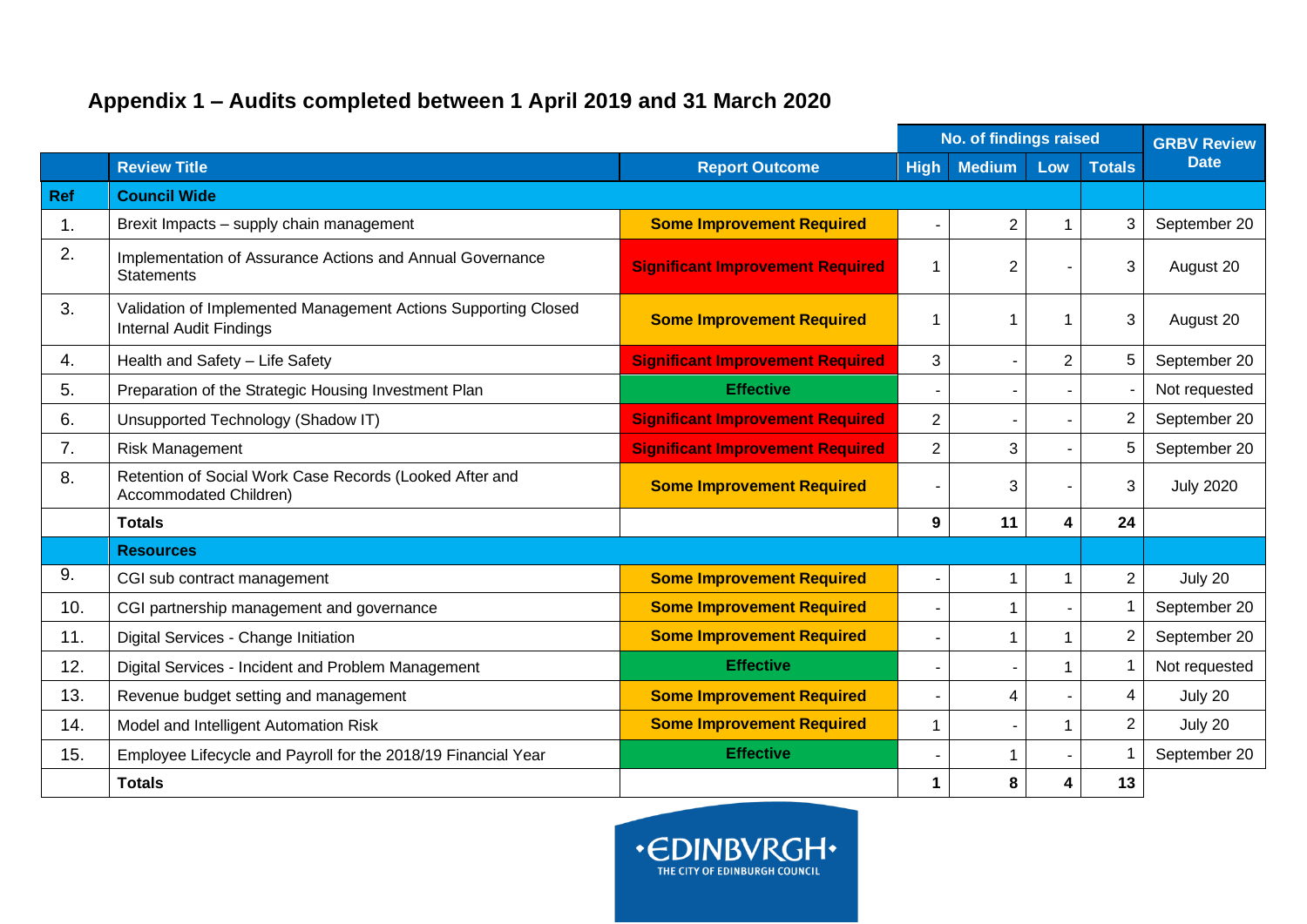# **Appendix 2 - Internal Audit Overdue Management Actions as at 7 December 2020**

#### **Glossary of terms**

- Project This is the name of the audit report.
- Issue Type This is the priority of the audit finding, categorised as Critical, High, Medium, Low and Advisory.
- $l$  Issue This is the name of the finding.
- Status This is the current status of the management action. These are categorised as Pending (the action is open and there has been no progress towards

implementation), Started (the action is open, and work is ongoing to implement the management action), Implemented (the service area believe the action has been implemented and this is with Internal Audit for validation).

- Agreed Management action This is the action agreed between Internal Audit and Management to address the finding.
- Estimated date the original agreed implementation date.
- Revised date the current revised date. **Red** formatting in the dates field indicates the last revised date is overdue.
- Number of revisions the number of times the date has been revised post implementation of TeamCentral. **Amber** formatting in the dates field indicates the date has been revised more than once.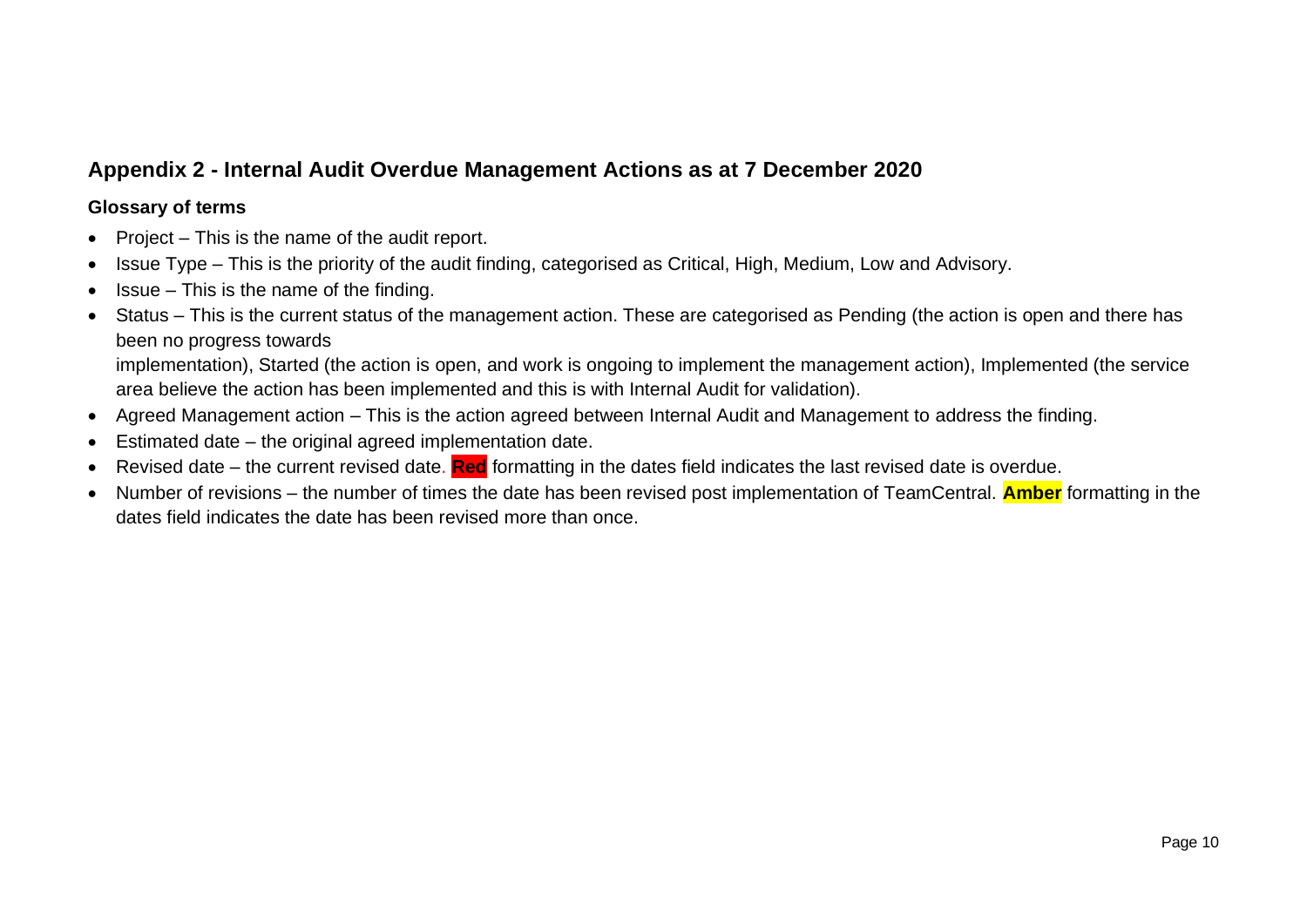| Ref | Project/Owner                                                                                    | <b>Issue</b><br><b>Type</b> | <b>Issue/Status</b>                                          | <b>Agreed Management Action</b>                                                                                                                                                                                                                                                                                                      | <b>Dates</b>                                                                                   |
|-----|--------------------------------------------------------------------------------------------------|-----------------------------|--------------------------------------------------------------|--------------------------------------------------------------------------------------------------------------------------------------------------------------------------------------------------------------------------------------------------------------------------------------------------------------------------------------|------------------------------------------------------------------------------------------------|
| 6   | <b>Historic Unimplemented</b><br><b>Findings</b><br>MIS1601 - issue 1<br><b>Budgetary Impact</b> | <b>Medium</b>               | Recommendation 1 -<br><b>Budgetary Impact</b><br>Implemented | The R&M budget for 2016/17 will be closely<br>monitored as services are now procured direct<br>from suppliers and an imbedded due diligence<br>process has been developed. This will inform the<br>budget setting process but it should, however, be<br>noted that this has historically been based on<br>availability and not need. | <b>Estimated</b><br>Date: 31/03/2017<br><b>Revised</b><br>Date:29/06/2018 No<br>of Revisions 0 |
| 17  | Non Housing Invoices<br><b>Schedule of Rates</b>                                                 | <b>Medium</b>               | New non-housing<br>contractor framework<br>Implemented       | The non-Housing contractor framework will be re-<br>tendered during 2017. The inclusion of detailed<br>best-value and due-diligence options will be<br>considered as part of the process. This may<br>include schedule of rates, gain share, penalties<br>etc or a combination.                                                      | <b>Estimated Date:</b><br>31/08/2017<br><b>Revised Date:</b><br>31/03/2019<br>No of Revisions  |
| 18  | Non Housing Invoices<br>Availability of<br>documentation                                         | <b>Medium</b>               | <b>CAFM</b><br>Implemented                                   | It is anticipated that CAFM will be in operational<br>use (services being implemented on a rolling<br>programme thereafter) in early 2017 with a non-<br>Housing R&M implementation process in place for<br>FY 2017/18                                                                                                               | <b>Estimated Date:</b><br>01/04/2017<br><b>Revised Date:</b><br>31/08/2018<br>No of Revisions  |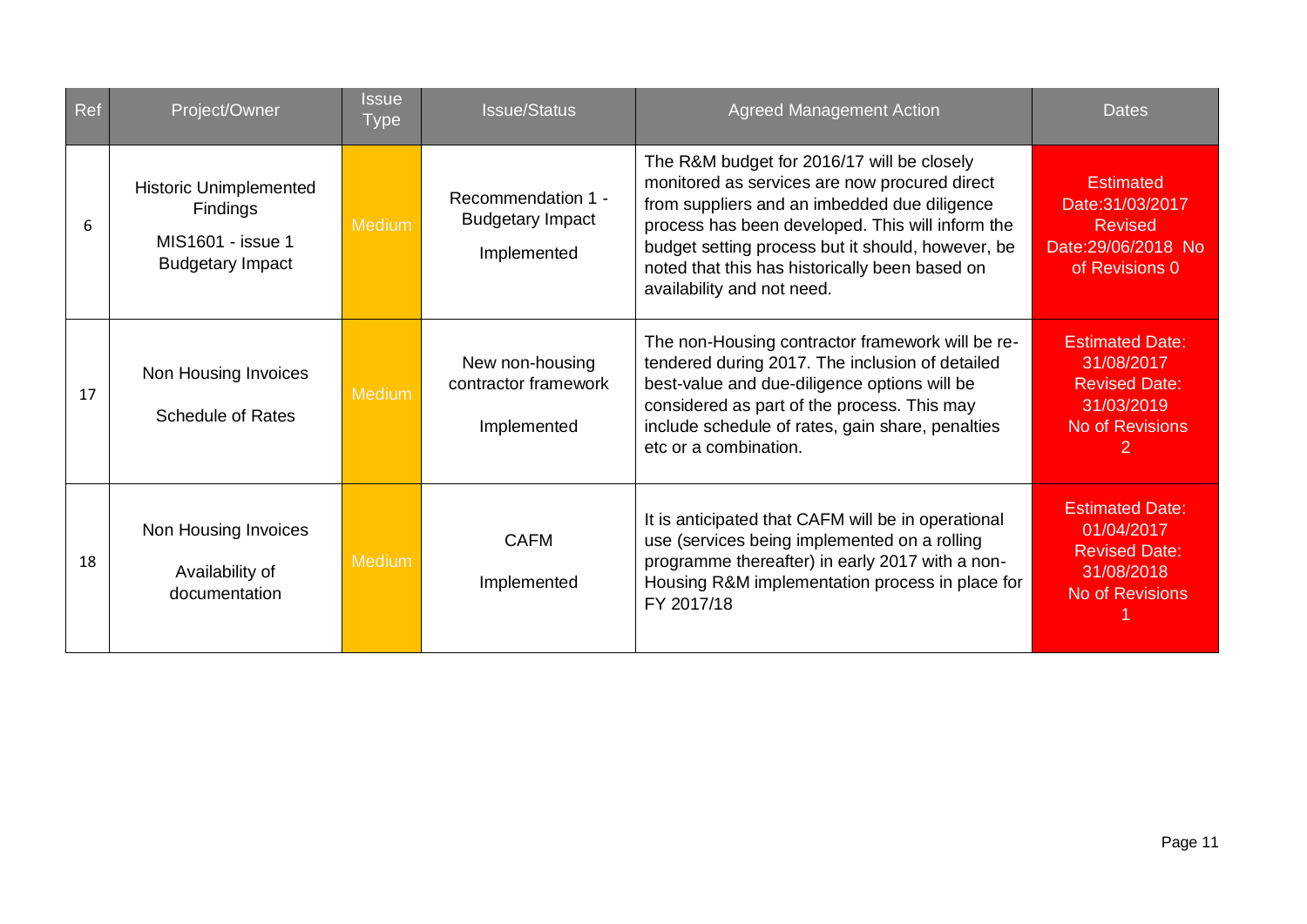| Ref | Project/Owner                                                                                                                                                       | <b>Issue</b><br><b>Type</b> | <b>Issue/Status</b>                                                       | <b>Agreed Management Action</b>                                                                                                                                                                                                                                                                                                                                                                                                                                                                                                                                                                                                                                                                                                                                                                                                                                             | <b>Dates</b>                                                                                                         |
|-----|---------------------------------------------------------------------------------------------------------------------------------------------------------------------|-----------------------------|---------------------------------------------------------------------------|-----------------------------------------------------------------------------------------------------------------------------------------------------------------------------------------------------------------------------------------------------------------------------------------------------------------------------------------------------------------------------------------------------------------------------------------------------------------------------------------------------------------------------------------------------------------------------------------------------------------------------------------------------------------------------------------------------------------------------------------------------------------------------------------------------------------------------------------------------------------------------|----------------------------------------------------------------------------------------------------------------------|
| 31  | <b>Property Maintenance</b><br>Monitoring of outstanding<br>jobs                                                                                                    | <b>Medium</b>               | Monitoring of outstanding<br>jobs<br>Implemented                          | The AS400 system does not allow recoding or<br>reporting on completion until invoice stage.<br>Contractors are already confirming when jobs<br>complete to agreed SLAs (M&E in particular). This<br>includes outstanding jobs. New contracts being<br>procured will require all contracts to report on<br>performance but this is not anticipated to be<br>complete until end 2017 by which time CAFM will<br>also be in place. CAFM will support monitoring of<br>outstanding works orders. In the meantime, as<br>noted in Finding 2, an interim monitoring/tracking<br>process has been developed for condition survey<br>high risk/urgent items                                                                                                                                                                                                                         | <b>Estimated Date:</b><br>31/12/2017<br><b>Revised Date:</b><br>31/05/2019<br>No of Revisions<br>3                   |
| 36  | <b>Asset Management Strategy</b><br>and CAFM system 18/19<br>RES1813 Asset<br>Management Strategy and<br><b>CAFM: Issue 1 - Council</b><br><b>Property Strategy</b> | <b>High</b>                 | RES1813 1.2 - Property<br><b>Aspects of Major Projects</b><br>Implemented | P&FM will recommunicate the requirement for<br>business cases to be developed through the<br>Asset Investment Groups; request that Strategy<br>and Communications include it in the Strategic<br>Change and Delivery project management toolkit;<br>and have oversight of ensuring P&FM have input<br>into any property changes at the Change Board.<br>P&FM will comment on all known business cases<br>and provide estimates of property whole life costs<br>(not just R&M costs). For smaller projects, such<br>as the siting of a portacabin on school grounds to<br>accommodate increased pupil numbers,<br>Properties and Facilities Management will design<br>a process and supporting funding protocols to<br>ensure that P&FM are consulted at an early stage<br>to enable revenue costing to be prepared for the<br>client service (for example, where additional | <b>Estimated Date:</b><br>31/03/2020<br><b>Revised Date:</b><br>01/08/2020<br><b>No of Revisions</b><br>$\mathbf{0}$ |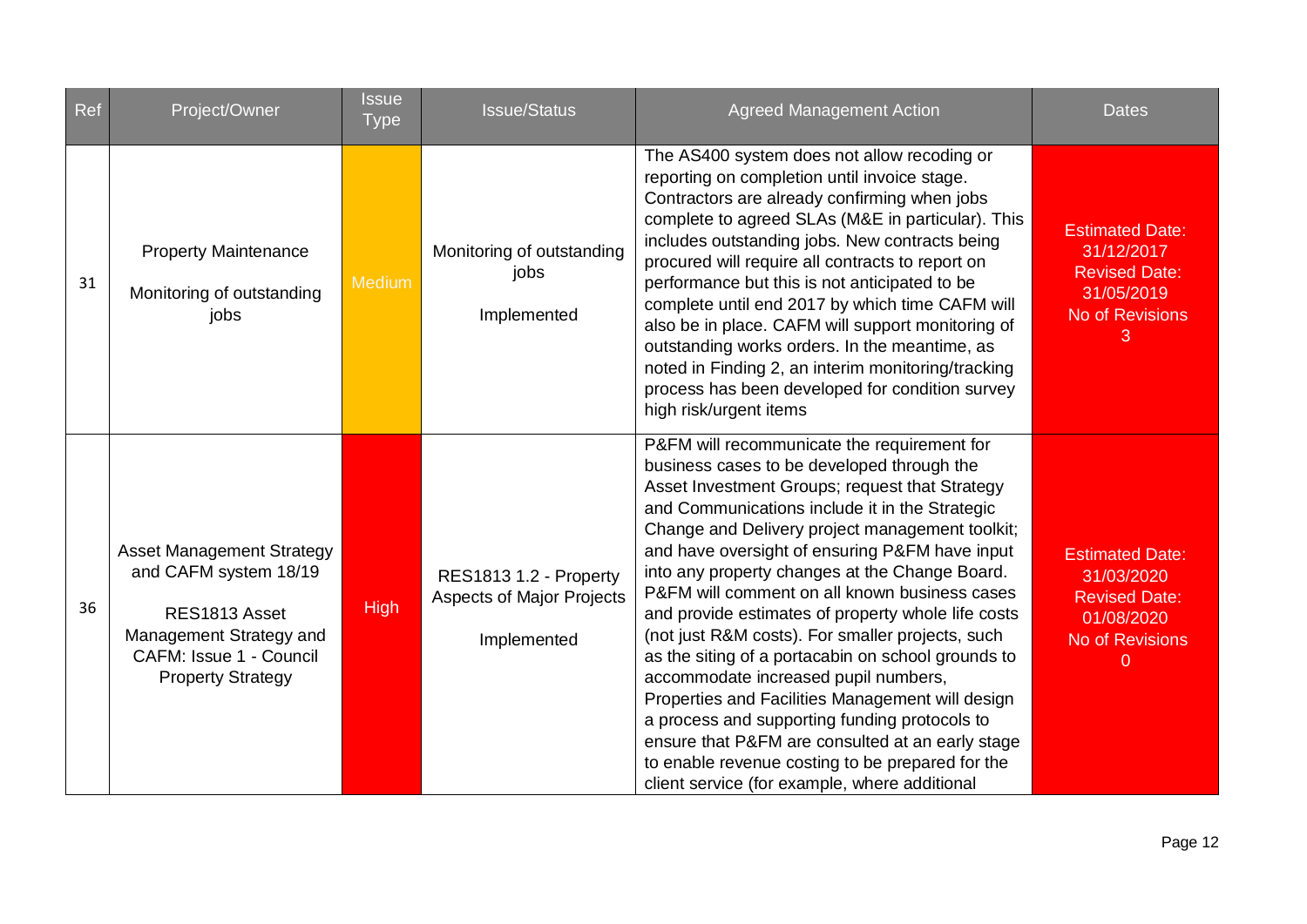| <b>Ref</b> | Project/Owner                                                                                                                                                                                         | Issue<br><b>Type</b> | <b>Issue/Status</b>                                                                                | <b>Agreed Management Action</b>                                                                                                                                                                                                                                                                                                                             | <b>Dates</b>                                                                                                           |
|------------|-------------------------------------------------------------------------------------------------------------------------------------------------------------------------------------------------------|----------------------|----------------------------------------------------------------------------------------------------|-------------------------------------------------------------------------------------------------------------------------------------------------------------------------------------------------------------------------------------------------------------------------------------------------------------------------------------------------------------|------------------------------------------------------------------------------------------------------------------------|
|            |                                                                                                                                                                                                       |                      |                                                                                                    | janitorial and cleaning services are required) and<br>for the source of funding to be established and<br>agreed. The process and supporting funding<br>protocols will be shared with all Directorates and<br>Heads of Service for discussion and agreement.                                                                                                 |                                                                                                                        |
| 37         | <b>New Facilities Management</b><br>Service Level Agreement<br>RES1814 - Facilities<br>Management SLA: Janitorial<br>Services Governance<br>Framework                                                 | <b>High</b>          | <b>Facilities Management</b><br>SLA: Issue 1.3 Ongoing<br>quality assurance reviews<br>Implemented | Ongoing quality assurance reviews will be<br>established as described above. In addition to<br>using these to measure the efficacy of our SLA<br>delivery, these are required as part of the ISO<br>9001/45001 certification process and designed to<br>give us comfort over the robustness of our<br>policies, procedures and supporting<br>documentation. | <b>Estimated Date:</b><br>31/03/2020<br><b>Revised Date:</b><br>01/08/2021<br>No of Revisions                          |
| 39         | <b>Budget Setting and</b><br>Management<br>RES 1903 Issue 4: Training<br>for budget managers                                                                                                          | Medium               | RES 1903 Issue 4.2:<br>CECiL training module<br>Implemented - Audit<br>Approved                    | This is underway and will be completed by the<br>end of May 2020.                                                                                                                                                                                                                                                                                           | <b>Estimated Date:</b><br>31/05/2020<br><b>Revised Date:</b><br>04/12/2020<br><b>No of Revisions</b><br>$\overline{2}$ |
| 79         | School admissions, appeals<br>and capacity planning<br>CF1901: School<br>admissions, appeals and<br>capacity planning - Issue 2:<br><b>Operational Processes -</b><br><b>Admissions &amp; Appeals</b> | <b>High</b>          | CF1901 Issue 2.3(d):<br><b>Sharing Outcomes of</b><br><b>Annual Checks</b><br><b>Started</b>       | Outcomes of annual checks that highlight any<br>significant and systemic weaknesses will be<br>shared with Schools and Lifelong Learning with a<br>request that findings identified from the review are<br>addressed and processes updated to ensure that<br>they do not recur in subsequent years.                                                         | <b>Estimated Date:</b><br>30/11/2020<br><b>Revised Date:</b><br>01/04/2021<br>No of Revisions<br>0                     |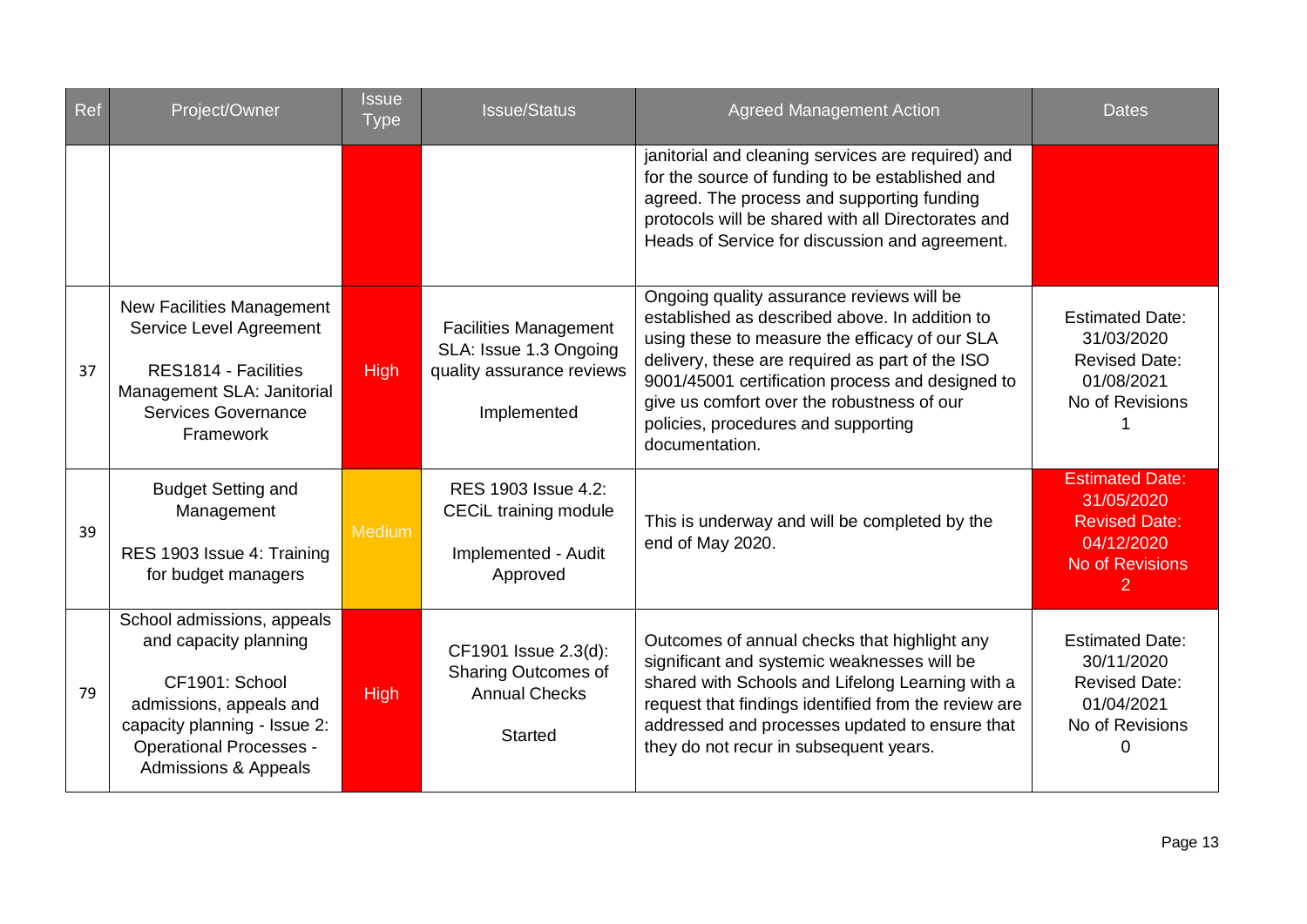| Ref | Project/Owner                                                                                                                    | <b>Issue</b><br><b>Type</b> | <b>Issue/Status</b>                                                                                                                 | <b>Agreed Management Action</b>                                                                                                                                                                                                                                                                                                                                                                                                                                                                                                                                                                                                                                                                                                                           | <b>Dates</b>                                                                                  |
|-----|----------------------------------------------------------------------------------------------------------------------------------|-----------------------------|-------------------------------------------------------------------------------------------------------------------------------------|-----------------------------------------------------------------------------------------------------------------------------------------------------------------------------------------------------------------------------------------------------------------------------------------------------------------------------------------------------------------------------------------------------------------------------------------------------------------------------------------------------------------------------------------------------------------------------------------------------------------------------------------------------------------------------------------------------------------------------------------------------------|-----------------------------------------------------------------------------------------------|
| 88  | <b>Resilience BC</b><br>Completion and adequacy<br>of service area business<br>impact assessments and<br>resilience arrangements | <b>High</b>                 | Rec 3.1b Resources -<br>Development of<br>Resilience<br>Plans/protocols for<br>statutory and critical<br>services<br><b>Started</b> | Rebased action October 2020 Following a refresh<br>of Business Impact Assessments and the new<br>organisational structure, resilience plans/protocols<br>will be developed, with support and training from<br>Resilience, for high-risk essential services. A list<br>of these services is to be provided by Resilience<br>for approval by CLT. Date revised to 31<br>December 2022.                                                                                                                                                                                                                                                                                                                                                                      | <b>Estimated Date:</b><br>19/06/2020<br><b>Revised Date:</b><br>31/12/2022<br>No of Revisions |
| 93  | <b>Resilience BC</b><br>Completion and adequacy<br>of service area business<br>impact assessments and<br>resilience arrangements | <b>High</b>                 | Rec 6.1b Resources -<br>Review of third party<br>contracts to confirm<br>appropriate resilience<br>arrangements<br><b>Started</b>   | Existing third party contracts supporting critical<br>services should be reviewed by Directorates in<br>consultation with contract managers / owners to<br>confirm that they include appropriate resilience<br>arrangements. Where gaps are identified,<br>Procurement Services should be engaged to<br>support discussions with suppliers regarding<br>inclusion of appropriate resilience clauses<br>requiring third parties to establish adequate<br>resilience arrangements for both services and<br>systems that are tested (at least annually) with the<br>outcomes shared with / provided to the Council.<br>Where these changes cannot be incorporated into<br>existing contracts, they should be included when<br>the contracts are re tendered. | <b>Estimated Date:</b><br>20/12/2019<br><b>Revised Date:</b><br>31/03/2021<br>No of Revisions |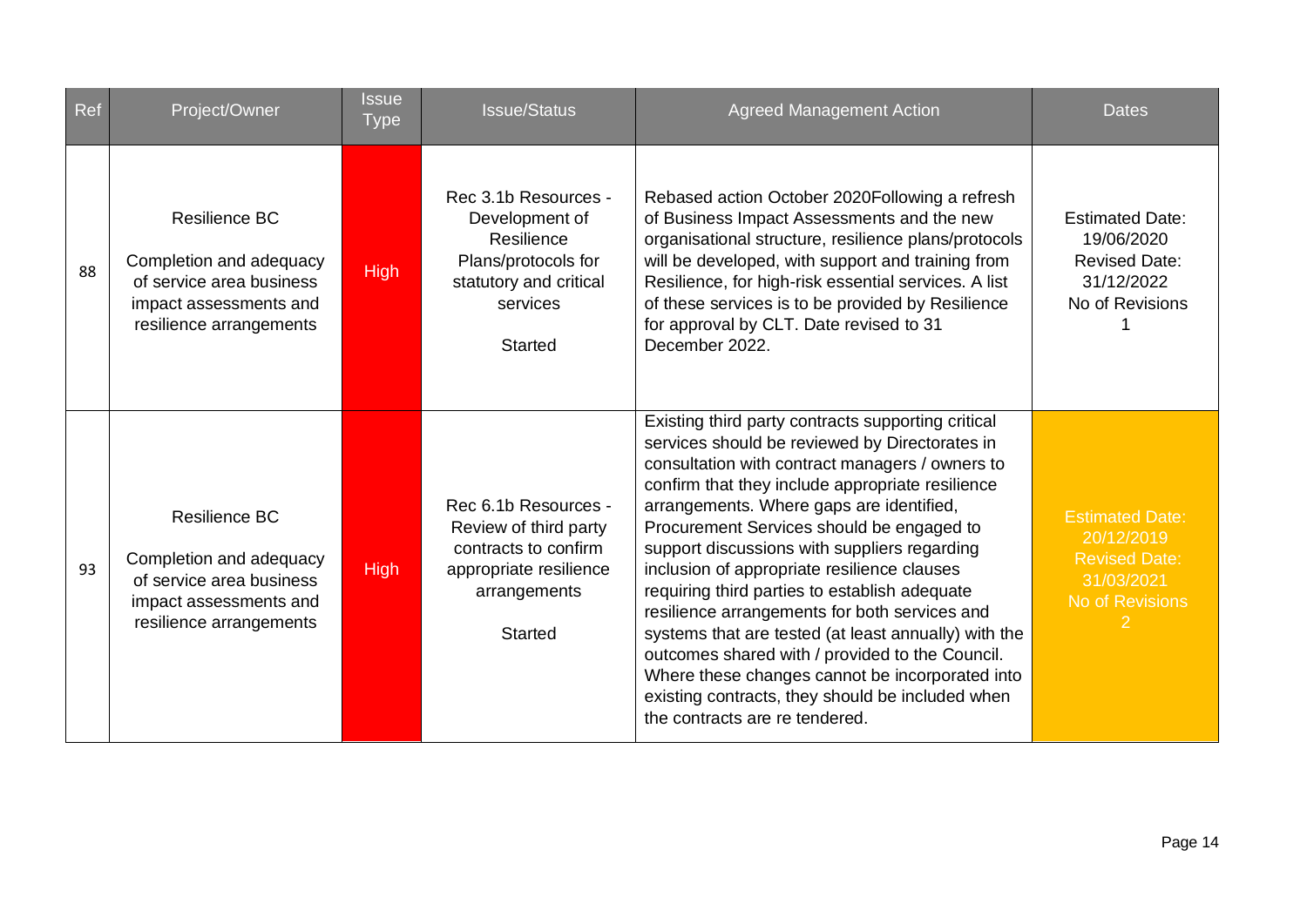| Ref | Project/Owner                                                                                                             | <b>Issue</b><br><b>Type</b> | <b>Issue/Status</b>                                                                             | <b>Agreed Management Action</b>                                                                                                                                                                                                                                                                                                                                                                                                                                                                                                                                                                                                                                                                                                                                                                                                                                                                                                 | <b>Dates</b>                                                                                                    |
|-----|---------------------------------------------------------------------------------------------------------------------------|-----------------------------|-------------------------------------------------------------------------------------------------|---------------------------------------------------------------------------------------------------------------------------------------------------------------------------------------------------------------------------------------------------------------------------------------------------------------------------------------------------------------------------------------------------------------------------------------------------------------------------------------------------------------------------------------------------------------------------------------------------------------------------------------------------------------------------------------------------------------------------------------------------------------------------------------------------------------------------------------------------------------------------------------------------------------------------------|-----------------------------------------------------------------------------------------------------------------|
| 98  | Resilience BC<br>Completion and adequacy<br>of service area business<br>impact assessments and<br>resilience arrangements | <b>High</b>                 | Rec 6.2b Resources -<br>Annual assurance from<br><b>Third Party Providers</b><br><b>Started</b> | Following receipt of initial assurance from all third<br>party<br>providers for statutory and critical services (as per<br>rec 6.1), annual<br>assurance that provider resilience plans remain<br>adequate and effective should be<br>obtained. This should include<br>confirmation from the provider that they have<br>tested these plans and recovery<br>time objectives for systems and recovery time and<br>point objectives for<br>technology systems agreed with the Council were<br>achieved.<br>It is recommended that contract managers include<br>this<br>requirement as part on ongoing contract<br>management arrangements.<br>Where this assurance cannot be provided, this<br>should be<br>recorded in Service Area and Directorate risk<br>registers.<br>Date revised to reflect that following receipt of<br>initial<br>assurance by 31 March 2021, annual assurance<br>should be obtained by 31 March<br>2022. | <b>Estimated Date:</b><br>28/06/2019<br><b>Revised Date:</b><br>31/03/2022<br>No of Revisions<br>$\overline{2}$ |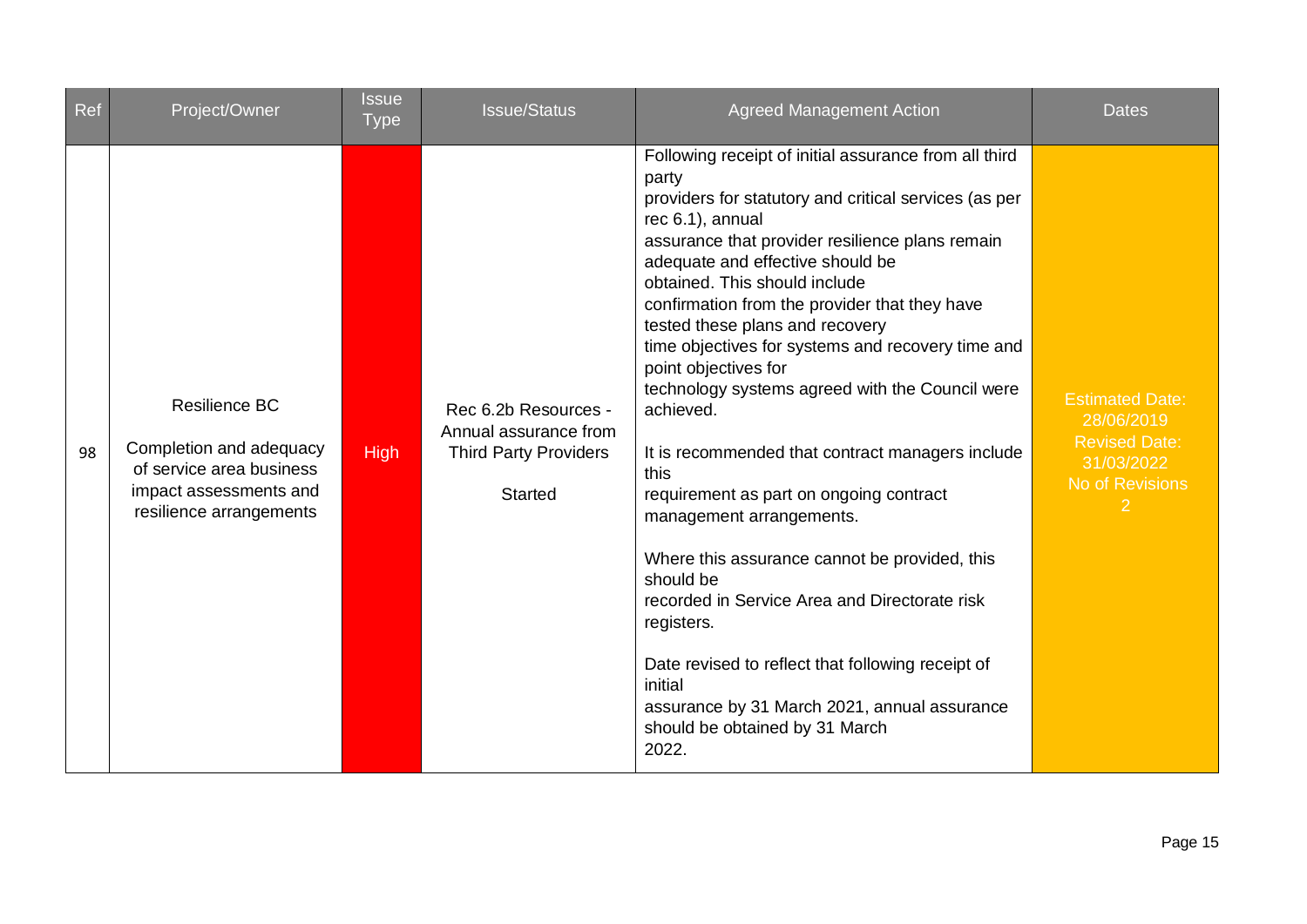| Ref | Project/Owner                                                                                                         | <b>Issue</b><br>Type | <b>Issue/Status</b>                                              | <b>Agreed Management Action</b>                                                                                                                                                                                                                                                | <b>Dates</b>                                                                           |
|-----|-----------------------------------------------------------------------------------------------------------------------|----------------------|------------------------------------------------------------------|--------------------------------------------------------------------------------------------------------------------------------------------------------------------------------------------------------------------------------------------------------------------------------|----------------------------------------------------------------------------------------|
| 113 | Payments and Charges<br>CW1803 Payments and<br>Charges Issue 5:<br>Processing and recording of<br>Parking Permit fees | <b>Medium</b>        | CW1803 Rec. 5.4 - NSL<br>income reconciliation<br><b>Started</b> | The recommendation is accepted. Financial<br>reconciliations between the systems have<br>commenced reinstatement. Work is underway to<br>build a management information suite which will<br>augment the control attributes of the reconciliation<br>as a standalone mechanism. | <b>Estimated Date:</b><br>28/02/2020<br>Revised Date:<br>30/06/2021<br>No of Revisions |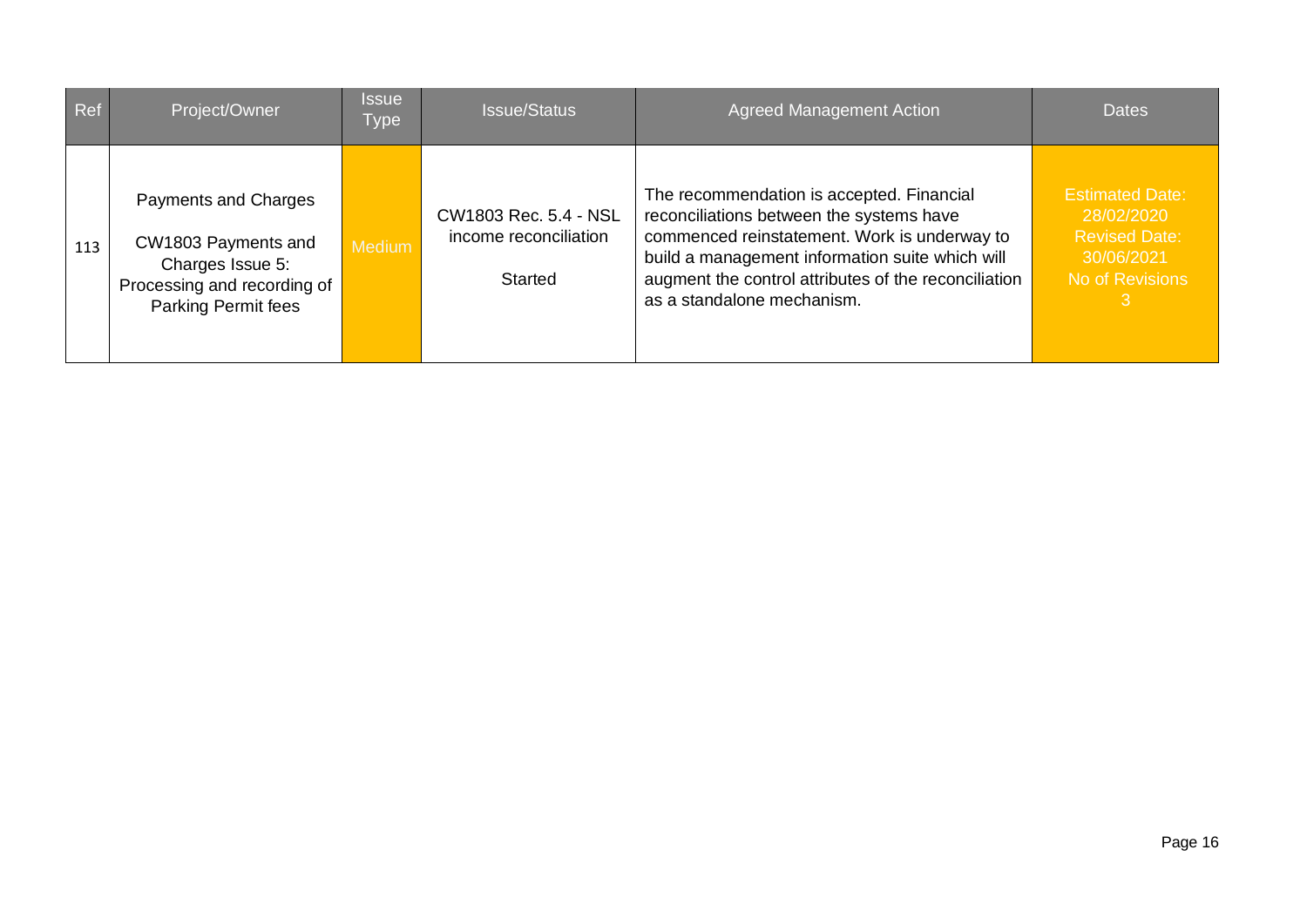| Ref | Project/Owner                                                                                                                               | <b>Issue</b><br><b>Type</b> | <b>Issue/Status</b>                                                     | <b>Agreed Management Action</b>                                                                                                                                                                                                                                                                                                                                                                                                                                                                                                                                                                                                                                                                                                                                                                                                                                                                                                                                                                                                                                                                                                                                                                                                                                                                                                                                                                                                                                                                                                                                             | <b>Dates</b>                                                                                              |
|-----|---------------------------------------------------------------------------------------------------------------------------------------------|-----------------------------|-------------------------------------------------------------------------|-----------------------------------------------------------------------------------------------------------------------------------------------------------------------------------------------------------------------------------------------------------------------------------------------------------------------------------------------------------------------------------------------------------------------------------------------------------------------------------------------------------------------------------------------------------------------------------------------------------------------------------------------------------------------------------------------------------------------------------------------------------------------------------------------------------------------------------------------------------------------------------------------------------------------------------------------------------------------------------------------------------------------------------------------------------------------------------------------------------------------------------------------------------------------------------------------------------------------------------------------------------------------------------------------------------------------------------------------------------------------------------------------------------------------------------------------------------------------------------------------------------------------------------------------------------------------------|-----------------------------------------------------------------------------------------------------------|
| 124 | <b>ICT System Access Rights</b><br><b>CW1809 Financial Systems</b><br><b>Access Controls -</b><br>Development of<br>Overarching Action plan | <b>High</b>                 | CW1809 - Development<br>of Overarching Action<br>plan<br><b>Started</b> | Digital Services has confirmed that they will own<br>the findings raised from this review and will work<br>(in conjunction with other divisions such as<br>information governance; finance; and human<br>resources) to create an appropriate action plan to<br>address the risks identified. The action plan will<br>initially focus only on the Council's key financial<br>systems and will consider all of the<br>recommendations made by Internal Audit in this<br>report. It is also acknowledged that the risks that<br>have been highlighted are not exclusively limited<br>to financial systems and could also extend to the<br>Health and Social Care Partnership (the<br>Partnership). Consequently, the action plan will<br>include guidance to be applied by all system<br>administrators across the Council. This will be<br>communicated and shared with the expectation<br>that it will be applied across all systems and<br>divisions, including those that deliver services on<br>behalf of and provide support to the Partnership.<br>Following distribution of the guidance, discussions<br>will be held with Internal Audit to determine<br>whether the remaining systems used across the<br>Council should be subject to a separate audit to<br>confirm whether the user administration guidance<br>is being consistently applied. Once the plan has<br>been prepared and resources to support<br>implementation identified and agreed with<br>relevant divisions, timeframes for implementation<br>of individual system plan actions will be discussed | <b>Estimated Date:</b><br>28/02/2020<br><b>Revised Date:</b><br>01/07/2020<br><b>No of Revisions</b><br>0 |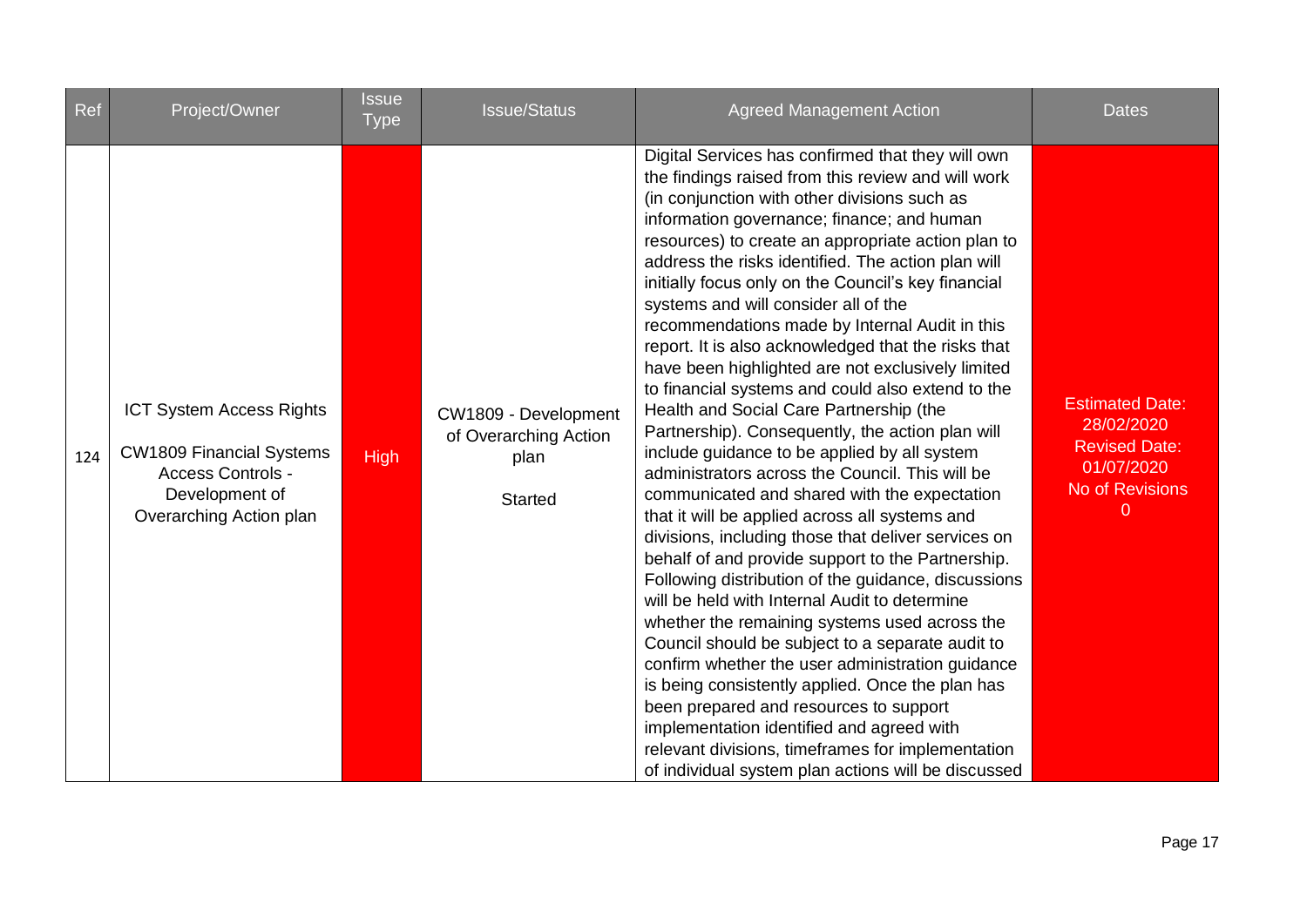| Ref | Project/Owner | <b>Issue</b><br>Type | <b>Issue/Status</b> | Agreed Management Action                                                    | <b>Dates</b> |
|-----|---------------|----------------------|---------------------|-----------------------------------------------------------------------------|--------------|
|     |               |                      |                     | and agreed with Internal Audit. The plan will be<br>prepared by March 2020. |              |
|     |               |                      |                     |                                                                             |              |
|     |               |                      |                     |                                                                             |              |
|     |               |                      |                     |                                                                             |              |
|     |               |                      |                     |                                                                             |              |
|     |               |                      |                     |                                                                             |              |
|     |               |                      |                     |                                                                             |              |
|     |               |                      |                     |                                                                             |              |
|     |               |                      |                     |                                                                             |              |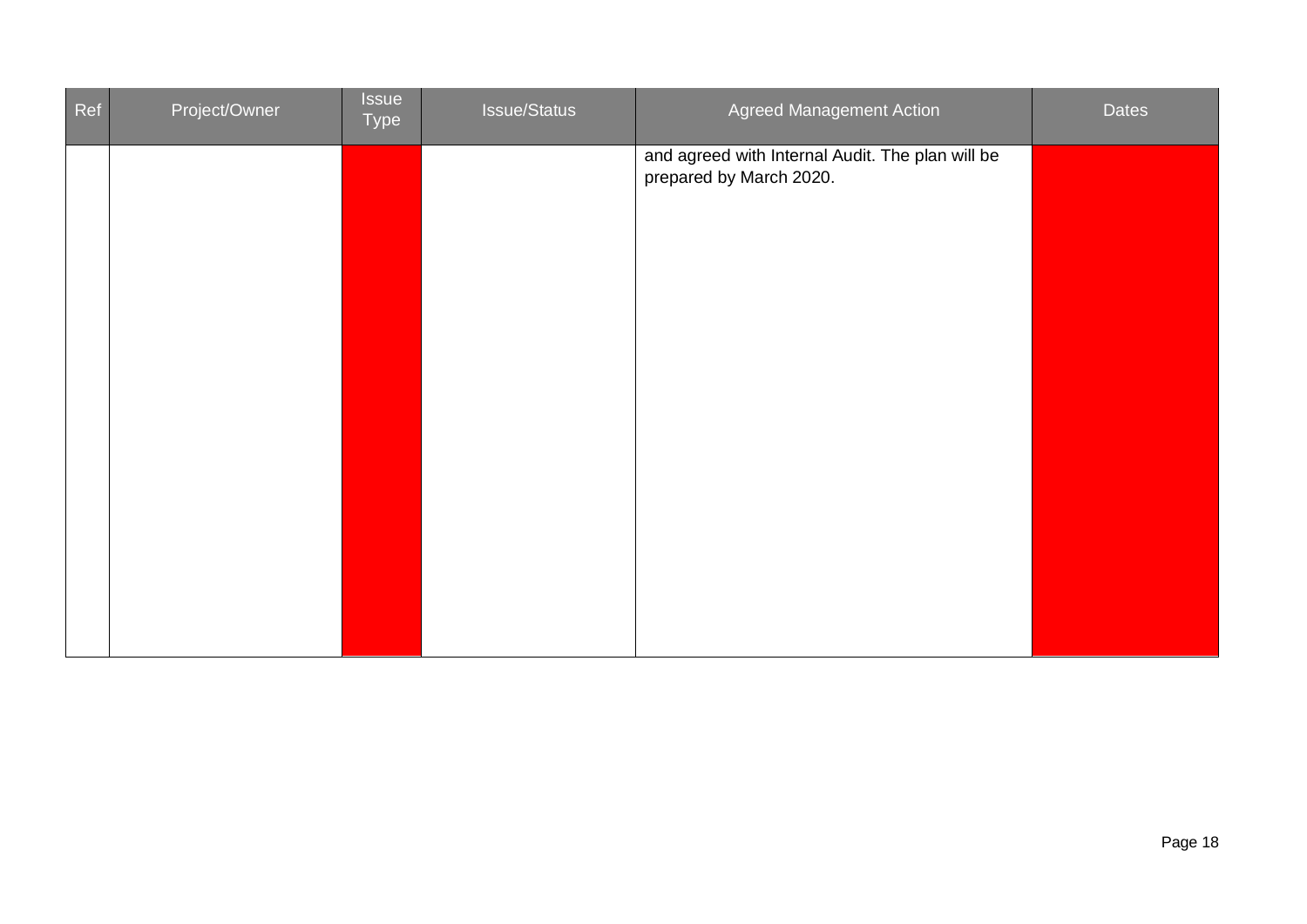| Ref | Project/Owner                                                                                                                           | <b>Issue</b><br><b>Type</b> | <b>Issue/Status</b>                                                                                                     | <b>Agreed Management Action</b>                                                                                                                                                                                                                                                                                                                                                                                                                                                                                                               | <b>Dates</b>                                                                                       |
|-----|-----------------------------------------------------------------------------------------------------------------------------------------|-----------------------------|-------------------------------------------------------------------------------------------------------------------------|-----------------------------------------------------------------------------------------------------------------------------------------------------------------------------------------------------------------------------------------------------------------------------------------------------------------------------------------------------------------------------------------------------------------------------------------------------------------------------------------------------------------------------------------------|----------------------------------------------------------------------------------------------------|
| 125 | Brexit impacts - supply<br>chain management<br>CW1905 Issue 1: Divisional<br>and Directorate Brexit<br>supply chain management<br>risks | <b>Medium</b>               | CW1905 Rec. 1.1a:<br><b>Resources - Divisional</b><br>and directorate supply<br>chain management<br><b>Started</b>      | As discussed and agreed at the Corporate<br>Leadership Team (CLT) on 29th July 2020, these<br>findings will be implemented as recommended by<br>Internal Audit and in line with an earlier CLT<br>decision (8 July 2020) that the most significant<br>corporate concurrent risks (including Brexit supply<br>chain risks) that could potentially impact the<br>Council will be identified by October 2020. It is<br>acknowledged that divisional and directorate<br>supply chain risks will need to be identified to<br>support this process. | <b>Estimated Date:</b><br>30/10/2020<br><b>Revised Date:</b><br>15/01/2021<br>No of Revisions<br>O |
| 155 | Planning and S75<br><b>Developer Contributions</b><br>Backlog of Legacy<br><b>Developer Contributions</b>                               | <b>High</b>                 | PL 1802<br>Recommendation 1.1<br>Review of developer<br>contributions held in the<br>Finance database<br><b>Started</b> | A full review of all developer contributions held in<br>the Finance database will be performed, and all<br>entries reconciled to amounts held on deposit<br>and/or in the general ledger.                                                                                                                                                                                                                                                                                                                                                     | <b>Estimated Date:</b><br>31/01/2016<br><b>Revised Date:</b><br>01/02/2021<br>No of Revisions      |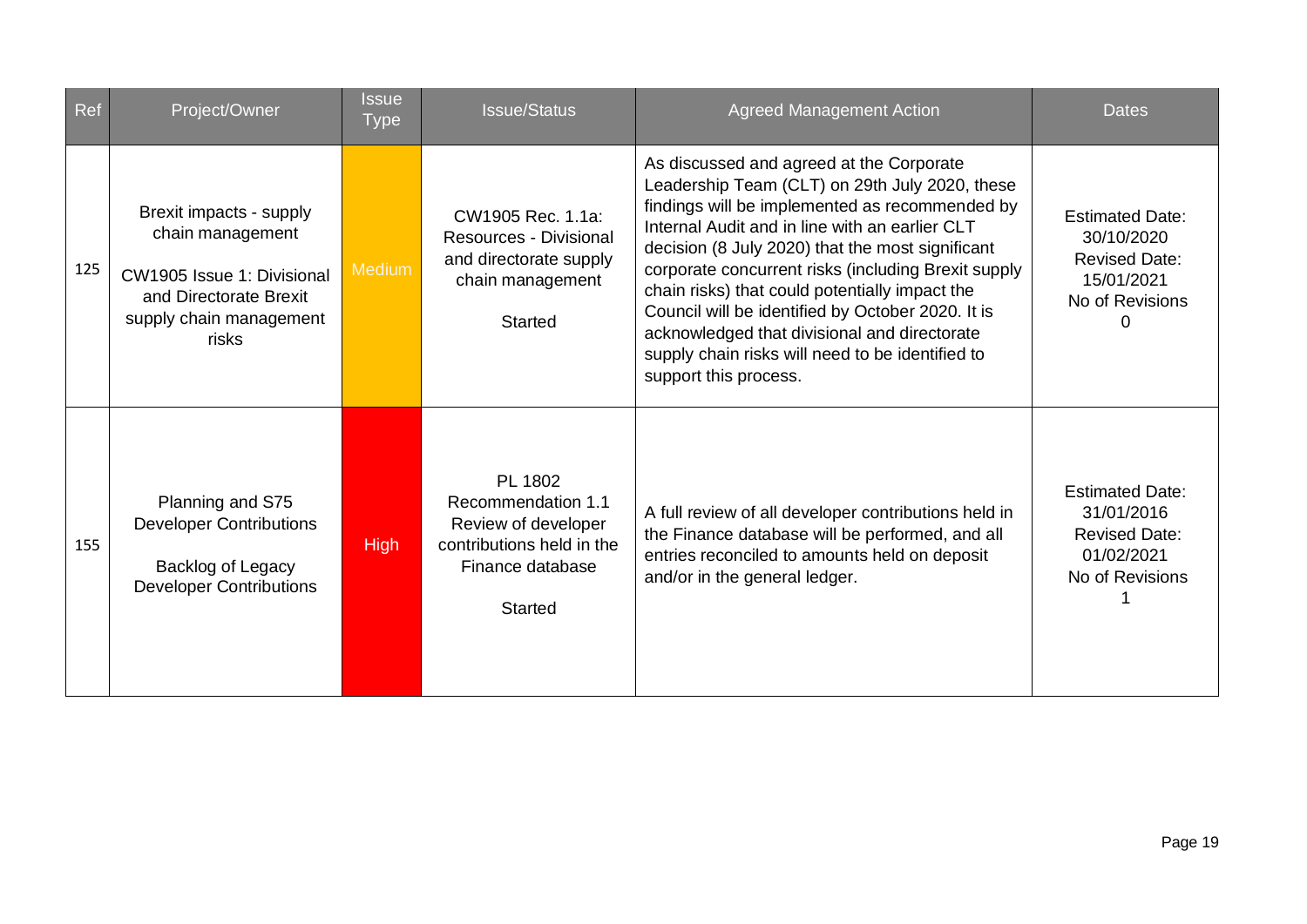| Ref | Project/Owner                                                                                          | <b>Issue</b><br><b>Type</b> | <b>Issue/Status</b>                                                                         | <b>Agreed Management Action</b>                                                                                                                                                                                                                                                                                                                                                                                                                                                                                                                                                                                                                                                                                                                                                                                                   | <b>Dates</b>                                                                                       |
|-----|--------------------------------------------------------------------------------------------------------|-----------------------------|---------------------------------------------------------------------------------------------|-----------------------------------------------------------------------------------------------------------------------------------------------------------------------------------------------------------------------------------------------------------------------------------------------------------------------------------------------------------------------------------------------------------------------------------------------------------------------------------------------------------------------------------------------------------------------------------------------------------------------------------------------------------------------------------------------------------------------------------------------------------------------------------------------------------------------------------|----------------------------------------------------------------------------------------------------|
| 158 | Planning and S75<br><b>Developer Contributions</b><br>Ongoing management of<br>developer contributions | <b>High</b>                 | PL1802 Iss 3 Rec 3.2<br>Ongoing maintenance of<br>developer contributions<br><b>Started</b> | All recommended actions will be implemented as<br>set out above (in IA recommendations).                                                                                                                                                                                                                                                                                                                                                                                                                                                                                                                                                                                                                                                                                                                                          | <b>Estimated Date:</b><br>30/09/2020<br><b>Revised Date:</b><br>01/02/2021<br>No of Revisions<br>0 |
| 159 | <b>HMO Licensing</b><br>PL1803 Issue 1 Licensing<br>system - Data Integrity and<br>Performance Issues  | <b>High</b>                 | PL1803 Issue 1.1 Project<br>Plan<br><b>Started</b>                                          | Response from Digital Services Digital Services<br>resources have now been allocated to work with<br>both the Licencing team and CGI to progress the<br>change request for the upgrade to APP Civica<br>CX, and this will involve developing a plan to<br>support implementation of the system upgrade<br>that includes details of all relevant activities to be<br>completed and implementation timeframes.<br>Response from Licencing The Place Directorate<br>and Digital Services have made change requests<br>for CGI to provide analysis on the business<br>benefits, costs and risks of moving to the APP.<br>These change requests are outstanding from CGI<br>from 2018. Upon receipt of this analysis the<br>Directorate will agree with the Resource<br>Directorate a project plan for approval by senior<br>managers, | <b>Estimated Date:</b><br>20/12/2019<br><b>Revised Date:</b><br>31/03/2021<br>No of Revisions<br>3 |
| 173 | <b>Asset Management Strategy</b><br>Issue 1: Visibility and<br>Security of Shared Council<br>Property  | <b>Medium</b>               | Review of existing shared<br>property<br><b>Started</b>                                     | A review of the office estate is underway by the<br>Operational Estates team to identify third party<br>users and approach them to seek appropriate<br>leases or licences to allow them to occupy the<br>premises and ensure the Council is appropriately<br>reimbursed.                                                                                                                                                                                                                                                                                                                                                                                                                                                                                                                                                          | <b>Estimated Date:</b><br>31/10/2018<br><b>Revised Date:</b><br>01/03/2026<br>No of Revisions      |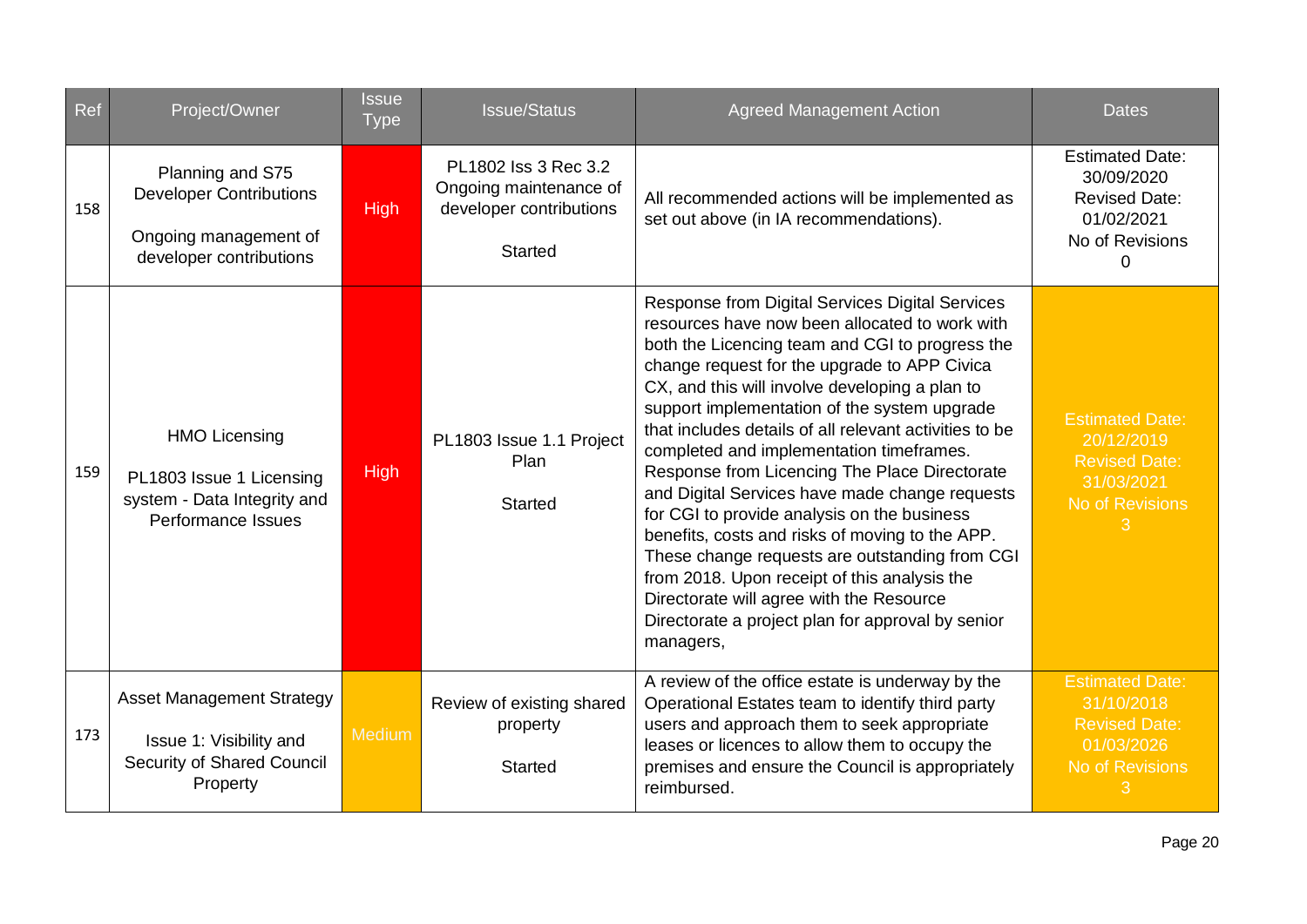| Ref | Project/Owner                                                                                                                 | <b>Issue</b><br><b>Type</b> | <b>Issue/Status</b>                                                                                                 | <b>Agreed Management Action</b>                                                                                                                                                                                                                                                                                                                                                                                                                                                                                                                                                                                                              | <b>Dates</b>                                                                                                           |
|-----|-------------------------------------------------------------------------------------------------------------------------------|-----------------------------|---------------------------------------------------------------------------------------------------------------------|----------------------------------------------------------------------------------------------------------------------------------------------------------------------------------------------------------------------------------------------------------------------------------------------------------------------------------------------------------------------------------------------------------------------------------------------------------------------------------------------------------------------------------------------------------------------------------------------------------------------------------------------|------------------------------------------------------------------------------------------------------------------------|
| 174 | <b>Certifications and Software</b><br>Licenses<br>RES1805 Licenses and<br>Certificates: Issue 1 -<br>Governance and Oversight | <b>Medium</b>               | RES1805 CDS 1.1<br>Council - Governance<br>and Oversight of<br><b>Certificates and Licenses</b><br><b>Started</b>   | Council: Both Digital Services Management and<br>CGI agree that the issues relating to Certificates<br>and Licenses must be addressed. Digital Services<br>Management will: ensure improved Governance<br>of the processes around this are undertaken,<br>reporting any issues through the Executive Board;<br>and ensure licenses are reduced/savings are<br>realised where reduction or improved<br>management of licenses is practicable. 2.<br>Although not directly part of this action, more<br>explicit requirements and governance around<br>certificates and licenses will form part of any new<br>or revised outsourcing contract. | <b>Estimated Date:</b><br>31/01/2020<br><b>Revised Date:</b><br>01/11/2020<br><b>No of Revisions</b><br>$\overline{2}$ |
| 175 | <b>Certifications and Software</b><br>Licenses<br>RES1805 Licenses and<br>Certificates: Issue 1 -<br>Governance and Oversight | <b>Medium</b>               | <b>RES1805 CDS 1.2 CGI -</b><br>Reporting and monitoring<br>- Licenses and<br><b>Certificates</b><br><b>Started</b> | CGI will Provide improved reporting on licenses<br>and usage to Council Asset meetings. This will<br>start no later than October 2019; At these<br>meetings, also provide updates on certificate<br>management, highlighting any service<br>impact/incident reports caused by certificate<br>issue; and Work with Council to provide a relevant<br>update for the Partnership Board/Executive<br>meeting on certificate and license management.                                                                                                                                                                                              | <b>Estimated Date:</b><br>31/01/2020<br><b>Revised Date:</b><br>01/11/2020<br><b>No of Revisions</b>                   |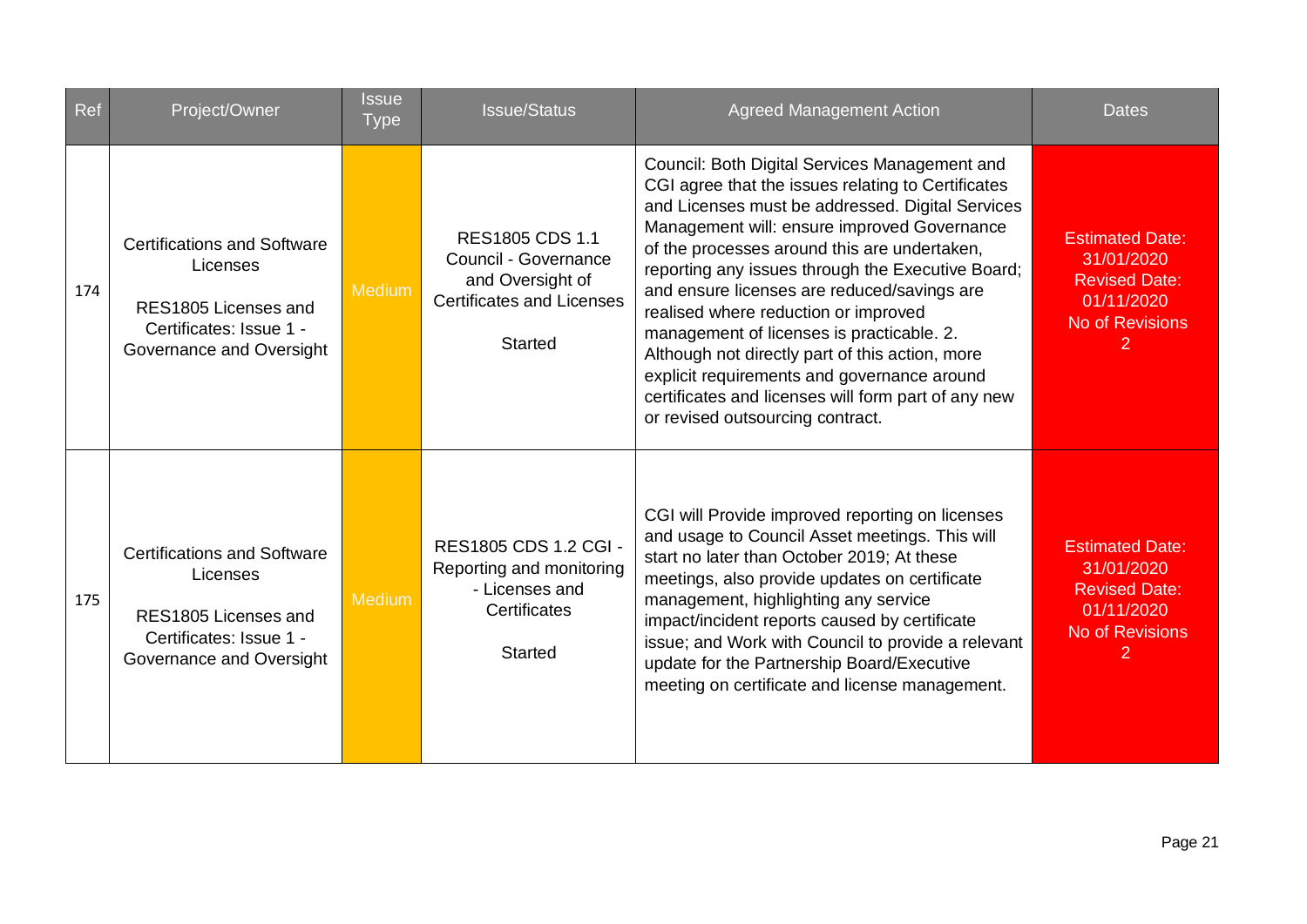| Ref | Project/Owner                                                                                                             | <b>Issue</b><br><b>Type</b> | <b>Issue/Status</b>                                                                                 | <b>Agreed Management Action</b>                                                                                                                                                                                                                                                                                                                                                                                                                                                                                                                                                                                              | <b>Dates</b>                                                                                                           |
|-----|---------------------------------------------------------------------------------------------------------------------------|-----------------------------|-----------------------------------------------------------------------------------------------------|------------------------------------------------------------------------------------------------------------------------------------------------------------------------------------------------------------------------------------------------------------------------------------------------------------------------------------------------------------------------------------------------------------------------------------------------------------------------------------------------------------------------------------------------------------------------------------------------------------------------------|------------------------------------------------------------------------------------------------------------------------|
| 176 | <b>Certifications and Software</b><br>Licenses<br>RES1805 Licenses and<br>Certifications: Issue 2 -<br>Ongoing management | <b>High</b>                 | RES1805 - CDS 2.1<br>Completeness and<br>accuracy of license<br>inventory reports<br><b>Started</b> | CGI will: Use the Microsoft SCCM Product to<br>ensure that all software installed in appropriately<br>licensed Ensure that the license report is<br>reconciled back to source system data (where<br>applicable) and gain Council confirmation that<br>they are satisfied with the completeness and<br>accuracy of the license inventory. Update the<br>Council at the fortnightly asset meetings of any<br>differences between installed and licensed<br>software and agree a course of action e.g.<br>removal, reduction in licenses, discussion with<br>Services on usage This should start by the end of<br>October 2019. | <b>Estimated Date:</b><br>31/01/2020<br><b>Revised Date:</b><br>01/11/2020<br><b>No of Revisions</b><br>$\overline{2}$ |
| 177 | <b>Certifications and Software</b><br>Licenses<br>RES1805 Licenses and<br>Certifications: Issue 2 -<br>Ongoing management | <b>High</b>                 | <b>RES1805 CDS 2.2</b><br>Thematic certificates and<br>licenses incidents<br><b>Started</b>         | CGI will report to the Council on service incidents<br>that have been caused by license or certificate<br>issues where the root cause is non/late renewal or<br>incorrect implementation. This should start no<br>later than the end of October 2019 and will be<br>discussed at the monthly Partnership Forum. CGI<br>and Digital Services will then determine if the<br>issues identified require a process review.                                                                                                                                                                                                        | <b>Estimated Date:</b><br>31/01/2020<br><b>Revised Date:</b><br>01/11/2020<br><b>No of Revisions</b><br>2              |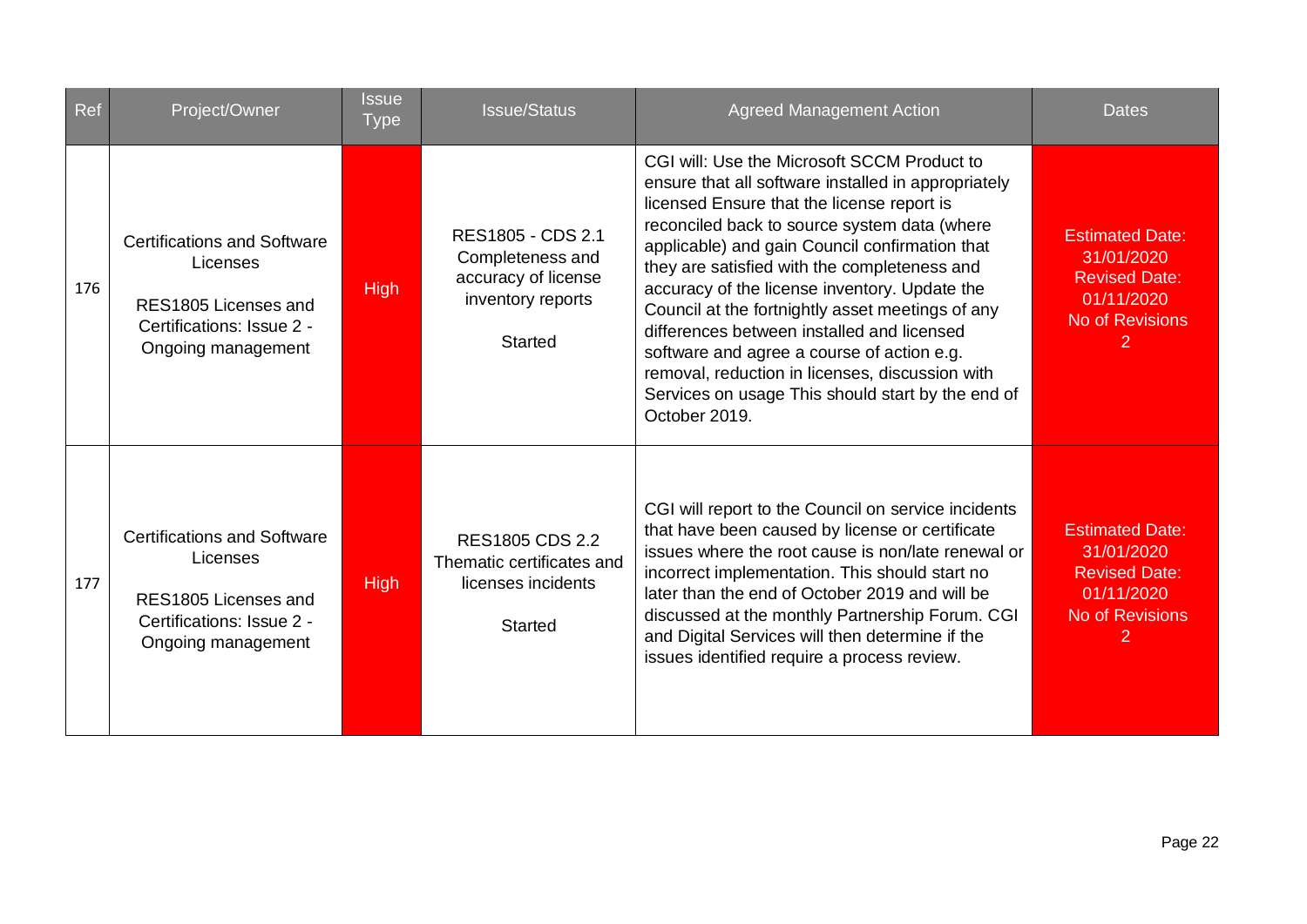| <b>Ref</b> | Project/Owner                                                                                                                              | <b>Issue</b><br><b>Type</b> | <b>Issue/Status</b>                                                                                     | <b>Agreed Management Action</b>                                                                                                                                                                                                                                                                                                                                                                                                                                                                                                                                                                                             | <b>Dates</b>                                                                                                     |
|------------|--------------------------------------------------------------------------------------------------------------------------------------------|-----------------------------|---------------------------------------------------------------------------------------------------------|-----------------------------------------------------------------------------------------------------------------------------------------------------------------------------------------------------------------------------------------------------------------------------------------------------------------------------------------------------------------------------------------------------------------------------------------------------------------------------------------------------------------------------------------------------------------------------------------------------------------------------|------------------------------------------------------------------------------------------------------------------|
| 179        | <b>Cyber Security - Public</b><br><b>Sector Action Plan</b><br>RES1808: Issue 1: Critical<br><b>Operational Cyber Security</b><br>Controls | <b>Medium</b>               | RES1808: Issue 1:<br>Recommendation 1.2 -<br><b>Cyber Essentials</b><br>Accreditation<br><b>Started</b> | CGI completed a complete manual vulnerability<br>scan of the estate in November 2018<br>Vulnerabilities identified from this scan are being<br>resolved as part of the Public Services Network<br>remediation action plan. CGI have been formally<br>requested to implement automated vulnerability<br>scanning as a service. To ensure this is in place<br>in time for Cyber Essentials Plus accreditation this<br>automated vulnerability scanning is targeted to be<br>implemented by end of June 2019.                                                                                                                  | <b>Estimated Date:</b><br>30/09/2019<br><b>Revised Date:</b><br>01/05/2021<br>No of Revisions<br>2               |
| 180        | <b>Cyber Security - Public</b><br><b>Sector Action Plan</b><br>RES1808: Issue 1: Critical<br><b>Operational Cyber Security</b><br>Controls | <b>Medium</b>               | RES1808: Issue 1:<br>Recommendation 4.1 -<br>User access controls<br><b>Started</b>                     | CGI indicated that the full recommendations made<br>by the external auditor could not be implemented<br>without significant change to the contract and at a<br>notable additional cost. CGI provided the Council<br>and the External Auditors with details of the<br>current oversight of the CGI Wintel and UNIX<br>password policies. Current ongoing evidence of<br>this oversight via the Security Working Group will<br>be provided to external audit, a statement<br>confirming the risk acceptance by the Executive<br>Director of Resources will be prepared, approved,<br>signed, and provided to Scott Moncrieff. | <b>Estimated Date:</b><br>31/05/2019<br><b>Revised Date:</b><br>01/10/2019<br><b>No of Revisions</b><br>$\Omega$ |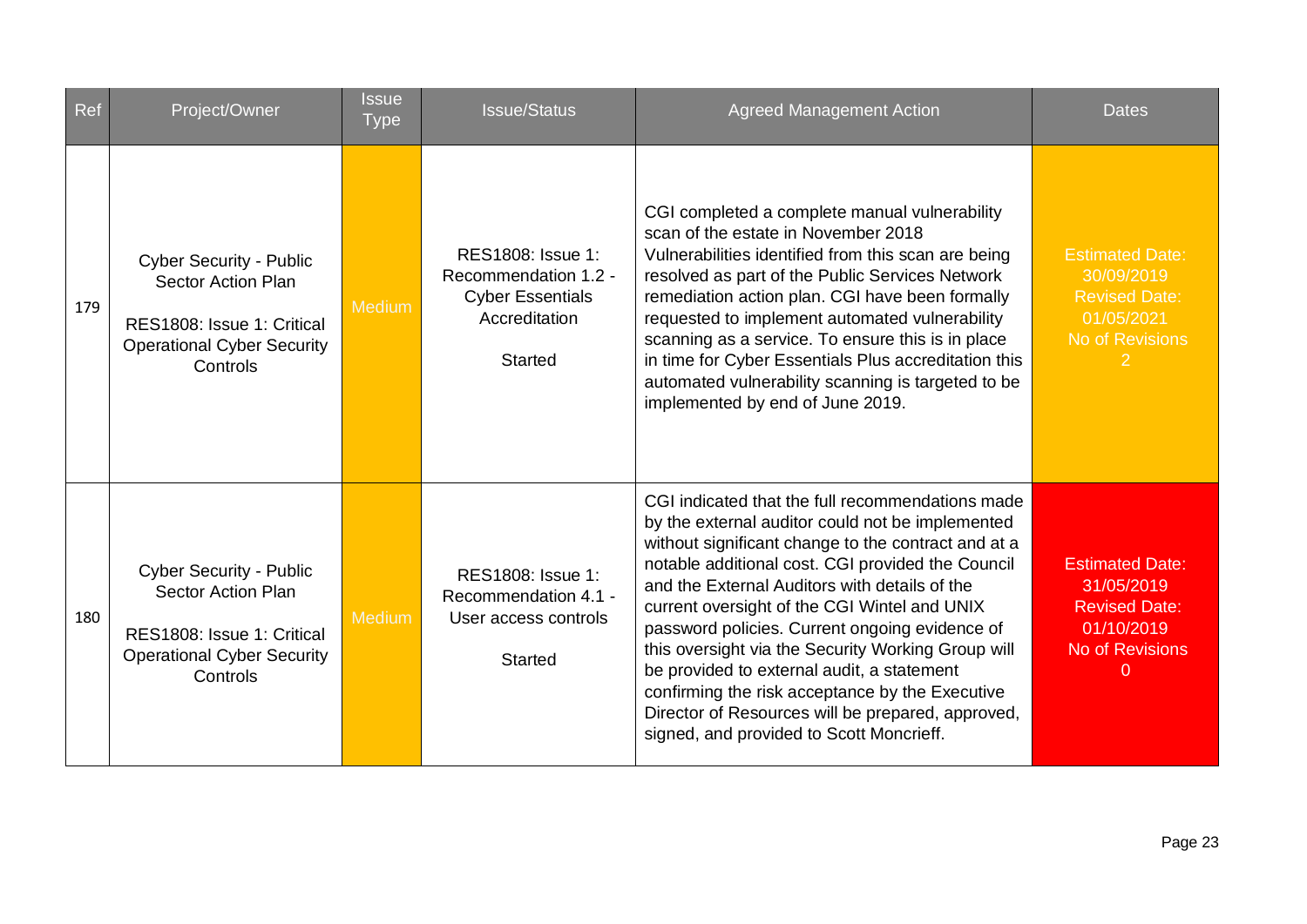| Ref | Project/Owner                                                                                                                                                                                                 | <b>Issue</b><br><b>Type</b> | <b>Issue/Status</b>                                                           | <b>Agreed Management Action</b>                                                                                                                                                                                                                                                                                                                                                                                                                                                                                                                                                                                                                                                                                                                                                                                                                                                                                                                                                                                                                                                                                                                                                                                                                                                                                                                                                                                                                                                                                                                                                                                         | <b>Dates</b>                                                                                  |
|-----|---------------------------------------------------------------------------------------------------------------------------------------------------------------------------------------------------------------|-----------------------------|-------------------------------------------------------------------------------|-------------------------------------------------------------------------------------------------------------------------------------------------------------------------------------------------------------------------------------------------------------------------------------------------------------------------------------------------------------------------------------------------------------------------------------------------------------------------------------------------------------------------------------------------------------------------------------------------------------------------------------------------------------------------------------------------------------------------------------------------------------------------------------------------------------------------------------------------------------------------------------------------------------------------------------------------------------------------------------------------------------------------------------------------------------------------------------------------------------------------------------------------------------------------------------------------------------------------------------------------------------------------------------------------------------------------------------------------------------------------------------------------------------------------------------------------------------------------------------------------------------------------------------------------------------------------------------------------------------------------|-----------------------------------------------------------------------------------------------|
| 184 | <b>Asset Management Strategy</b><br>and CAFM system 18/19<br>RES1813 Asset<br>Management Strategy and<br>CAFM: Issue 3 - Property<br>and Facilities Management<br>Data Completeness;<br>Accuracy; and Quality | <b>High</b>                 | 3.1 Ensuring Data<br>Completeness, Accuracy,<br>and Quality<br><b>Started</b> | Current CAFM users have access to the<br>operational data they need in the system to<br>perform their roles and are also updating the<br>CAFM system with new data. Whilst the vision is<br>to have all property data in CAFM, the volume of<br>property data that could be captured and<br>recorded is near infinite, therefore property data<br>that will retained in CAFM has to be focused on<br>the effort and cost to collect versus the value it<br>provides. The CAFM Business Case includes<br>requirement for a Data Quality Manager, who will<br>be the responsible data steward for Property and<br>Facilities Management (P&FM) data. Their role is<br>not necessarily to collect the data but to ensure<br>rigor and control over it. This will involve ensuring<br>regular reviews of data within the system and<br>ensuring that data is managed and maintained in<br>line with the established CAFM data hierarchy<br>and agreed Council information management<br>policies and procedures. Sharing data steward<br>responsibilities across services is problematic, as<br>they hold responsibility and accountability for the<br>data under their remit. It would be highly unlikely<br>that a data steward from another service would<br>want to take on the additional accountability of<br>data from P&FM. We recommend that P&FM<br>establish their own data steward. The CAFM<br>Business Case includes the delivery of a Data<br>Quality Strategy for P&FM. The objective of the<br>data quality strategy is to attribute risk and value<br>to the data maintained in the system. Additionally: | <b>Estimated Date:</b><br>31/03/2016<br><b>Revised Date:</b><br>01/08/2022<br>No of Revisions |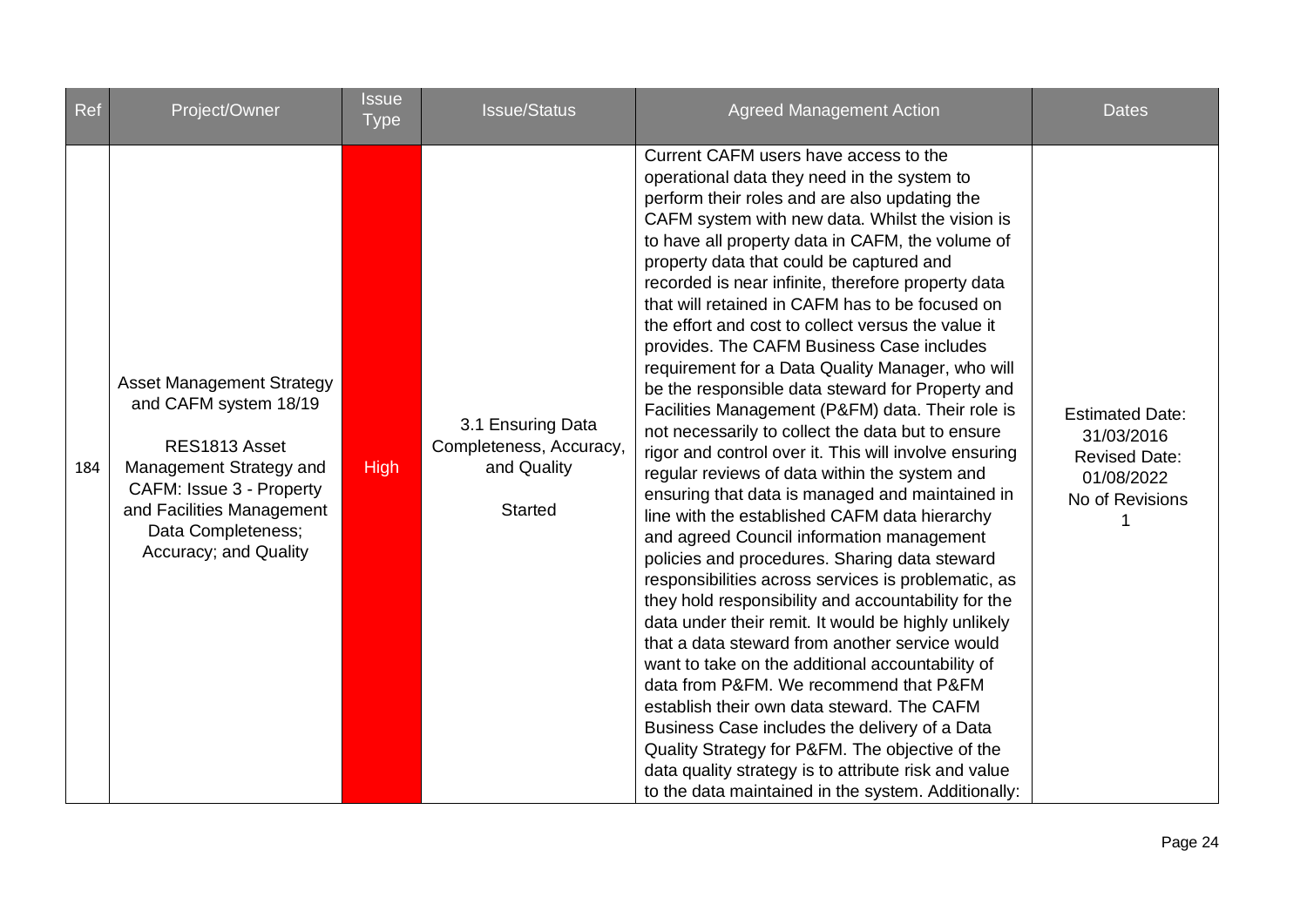| <b>Ref</b> | Project/Owner | <b>Issue</b><br><b>Type</b> | <b>Issue/Status</b> | <b>Agreed Management Action</b>                                                                                                                                                                                                                                                                                                                                                                                                                                                                                                                                                                      | <b>Dates</b> |
|------------|---------------|-----------------------------|---------------------|------------------------------------------------------------------------------------------------------------------------------------------------------------------------------------------------------------------------------------------------------------------------------------------------------------------------------------------------------------------------------------------------------------------------------------------------------------------------------------------------------------------------------------------------------------------------------------------------------|--------------|
|            |               |                             |                     | data change processes and procedures that<br>capture data processing and management in<br>CAFM will be designed and implemented.<br>processes for reviewing data quality, for example,<br>review of condition survey data run in tandem with<br>review of property data every five years, will be<br>designed and implemented. data validation<br>controls within CAFM will be applied; and data<br>quality audit controls for individual data fields<br>available in CAFM will be applied, and audit<br>reports run at an appropriate frequency to identify<br>any significant changes to key data. |              |
|            |               |                             |                     |                                                                                                                                                                                                                                                                                                                                                                                                                                                                                                                                                                                                      |              |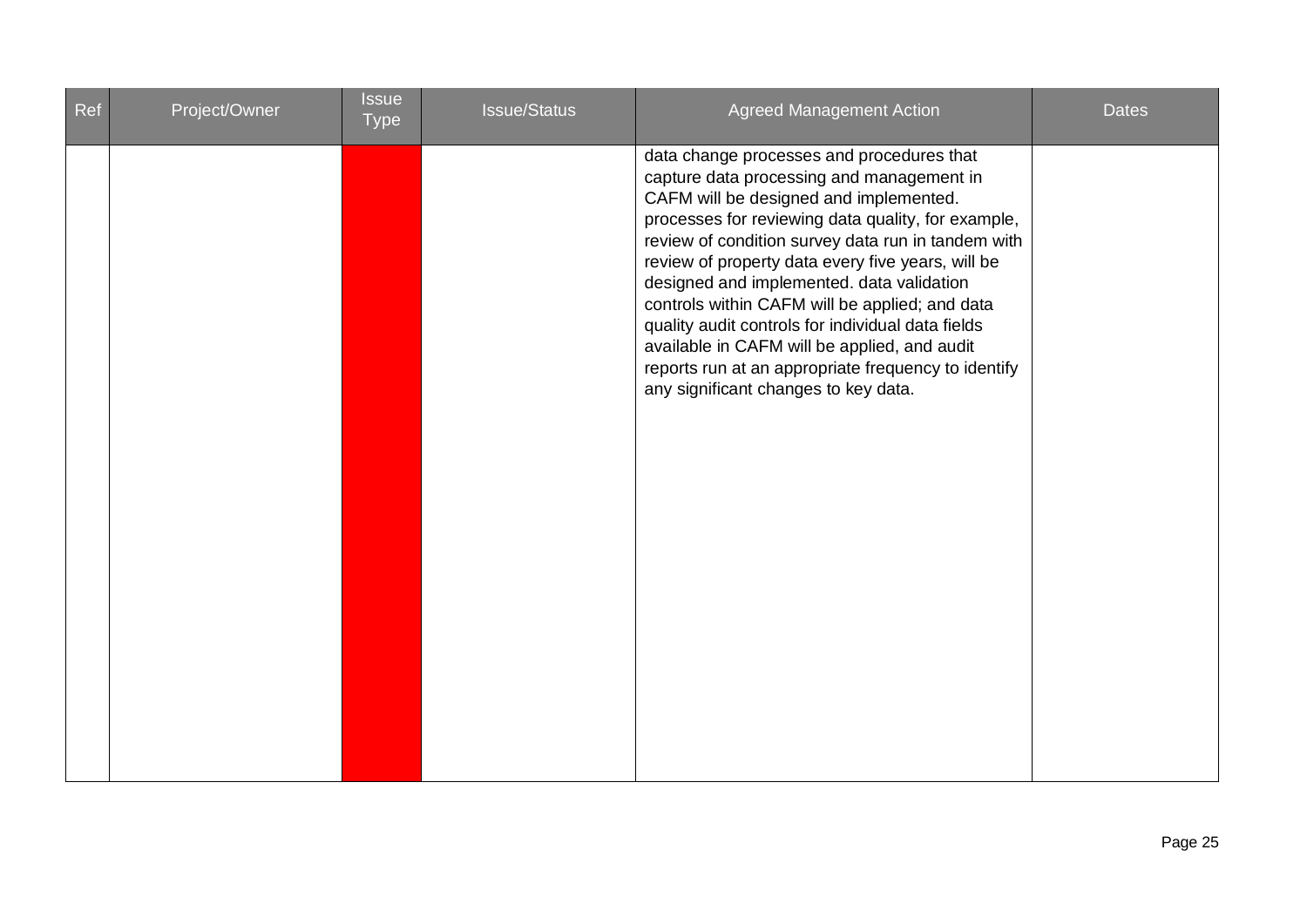| Ref | Project/Owner                                                                                                                                                                                                 | <b>Issue</b><br><b>Type</b> | <b>Issue/Status</b>                                                                                  | <b>Agreed Management Action</b>                                                                                                                                                                                                                                                                                                                                                                                                                                                                                                                                                                                                                                                                                                                                                                     | <b>Dates</b>                                                                                                           |
|-----|---------------------------------------------------------------------------------------------------------------------------------------------------------------------------------------------------------------|-----------------------------|------------------------------------------------------------------------------------------------------|-----------------------------------------------------------------------------------------------------------------------------------------------------------------------------------------------------------------------------------------------------------------------------------------------------------------------------------------------------------------------------------------------------------------------------------------------------------------------------------------------------------------------------------------------------------------------------------------------------------------------------------------------------------------------------------------------------------------------------------------------------------------------------------------------------|------------------------------------------------------------------------------------------------------------------------|
| 185 | <b>Asset Management Strategy</b><br>and CAFM system 18/19<br>RES1813 Asset<br>Management Strategy and<br>CAFM: Issue 3 - Property<br>and Facilities Management<br>Data Completeness;<br>Accuracy; and Quality | <b>High</b>                 | 3.2 Resolution of known<br>data quality issues<br><b>Started</b>                                     | A reconciliation of the two lists has been<br>performed and there are no obvious<br>discrepancies other than properties which are out<br>with the scope of the survey team. The viability of<br>establishing a referencing system for<br>concessionary lets in the CAFM system will be<br>explored. The volume and value of known<br>concessionary lets across the Council Estate will<br>form part of the Annual Investment Portfolio<br>update which is reported to the Finance and<br>Resources committee. There is an ongoing work<br>stream looking at vacant and disposed properties<br>and the systems updates required.                                                                                                                                                                     | <b>Estimated Date:</b><br>31/03/2016<br><b>Revised Date:</b><br>01/08/2022<br>No of Revisions                          |
| 186 | New Facilities Management<br>Service Level Agreement<br>RES1814 - Facilities<br>Management SLA: Janitorial<br><b>Services Governance</b><br>Framework                                                         | <b>High</b>                 | RES1814 - Facilities<br>Management SLA: Issue<br>1.1 Key Performance<br>Indicators<br><b>Started</b> | A suite of KPI's is currently being developed in<br>conjunction with the Communities & Families.<br>While an element of these are service led.<br>Facilities Management are keen to ensure a<br>customer led component to these. These KPI's<br>will be based on industry standards and will be<br>linked to Facilities Management performance data<br>and the outcomes of quality assurance reviews.<br>Once agreed, KPI's will be communicated through<br>training sessions, web updates and included in<br>the SLA and janitorial handbook which is<br>distributed both to staff and to our customers and<br>key stakeholders. Monthly dashboards will be<br>produced highlighting performance against<br>indicators. These will be both for internal service<br>use and for customer reporting. | <b>Estimated Date:</b><br>31/03/2020<br><b>Revised Date:</b><br>01/08/2020<br><b>No of Revisions</b><br>$\overline{0}$ |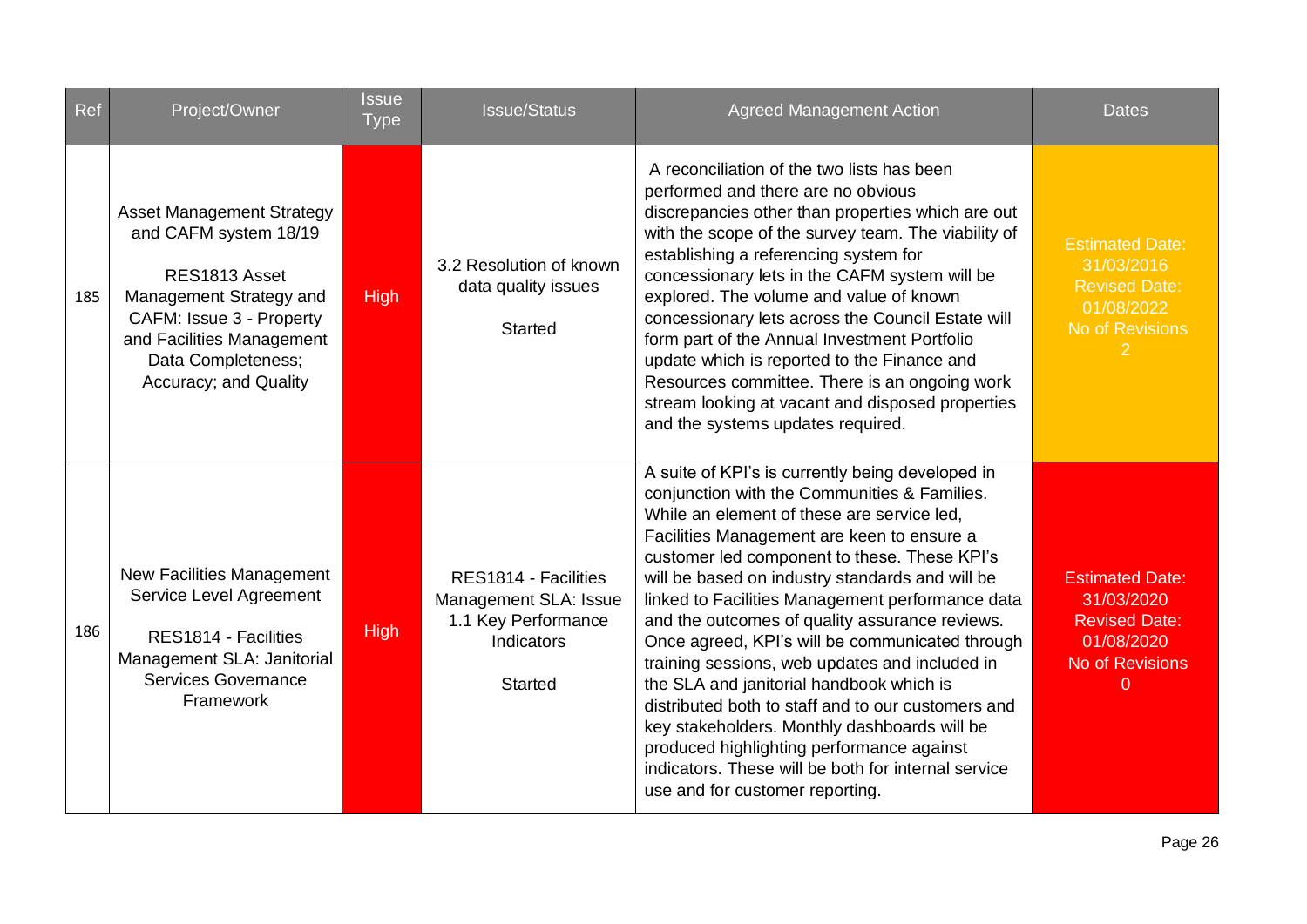| Ref | Project/Owner                                                                                            | <b>Issue</b><br><b>Type</b> | <b>Issue/Status</b>                                                               | <b>Agreed Management Action</b>                                                                                                                                                                                                                                                                                                                                                                                                                                                                                                                                                                                                                                                                                                                                                                                                                                                                                                                                                                                                                                                                                                                                                                                                                                                                                                                     | <b>Dates</b>                                                                                  |
|-----|----------------------------------------------------------------------------------------------------------|-----------------------------|-----------------------------------------------------------------------------------|-----------------------------------------------------------------------------------------------------------------------------------------------------------------------------------------------------------------------------------------------------------------------------------------------------------------------------------------------------------------------------------------------------------------------------------------------------------------------------------------------------------------------------------------------------------------------------------------------------------------------------------------------------------------------------------------------------------------------------------------------------------------------------------------------------------------------------------------------------------------------------------------------------------------------------------------------------------------------------------------------------------------------------------------------------------------------------------------------------------------------------------------------------------------------------------------------------------------------------------------------------------------------------------------------------------------------------------------------------|-----------------------------------------------------------------------------------------------|
| 187 | <b>CGI Subcontract</b><br>Management C/f 2018/19<br>1 Council oversight of CGI<br>subcontract management | Medium                      | 1.1 Assessment of the<br>criticality of CGI sub-<br>contractors<br><b>Started</b> | Digital Services will: Perform a review, with the<br>assistance of CGI where appropriate, of the<br>remaining population of 65 sub-contractors that<br>are not currently classified as key sub-contractors<br>to determine whether they should be reclassified<br>as 'key sub-contractors' based on the criticality of<br>their role in supporting delivery of Council<br>services, or the value of their contracts in<br>comparison to the aggregate charges forecast<br>included in the CGI contract. This review will<br>consider the criticality of Council applications and<br>infrastructure supported by these sub-contractors<br>in comparison to divisional application and system<br>recovery requirements and will ensure that the<br>gaps noted in the CNT spreadsheet in relation to<br>missing contractors; expired purchase orders; and<br>criticality of applications have been addressed.<br>Where the review highlights any significant<br>changes, the outcomes will be provided to the<br>relevant Council and CGI partnership governance<br>forums together with a request that CGI<br>implements the supplier management<br>arrangements specified in the contract to any new<br>key sub-contractors. Review of CGI sub-<br>contractors will be scheduled for completion<br>annually, and the process outlined above applied. | <b>Estimated Date:</b><br>30/04/2020<br><b>Revised Date:</b><br>01/01/2021<br>No of Revisions |